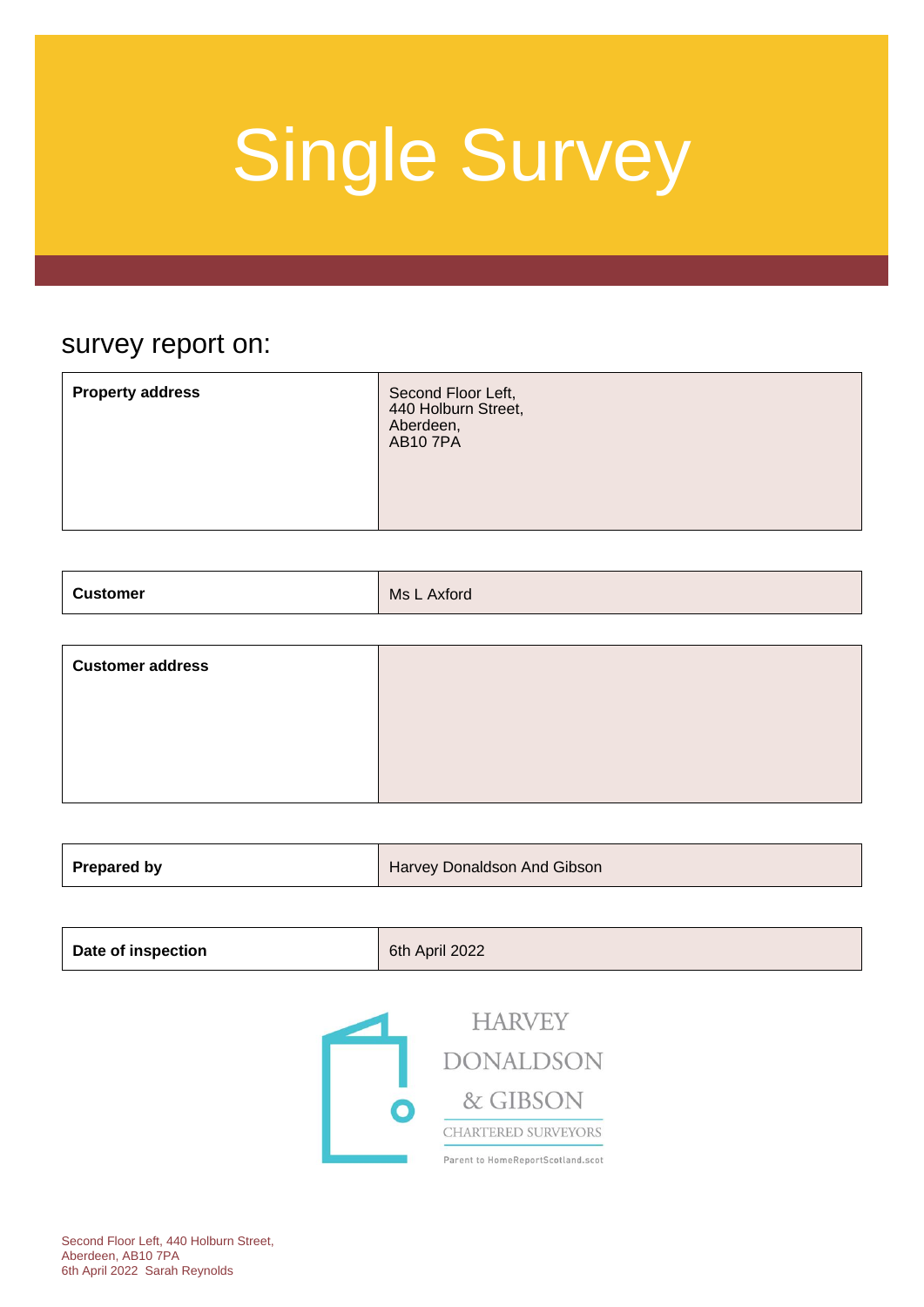### **PART 1 - GENERAL**

### **1.1 THE SURVEYORS**

The Seller has engaged the Surveyors to provide the Single Survey Report and a generic Mortgage Valuation Report for Lending Purposes. The Seller has also engaged the Surveyors to provide an Energy Report in the format prescribed by the accredited Energy Company.

The Surveyors are authorised to provide a transcript or retype of the generic Mortgage Valuation Report on to Lender specific pro-forma. Transcript reports are commonly requested by Brokers and Lenders. The transcript report will be in the format required by the Lender but will contain the same information, inspection date and valuation figure as the generic Mortgage Valuation Report and the Single Survey. The Surveyors will decline any transcript request which requires the provision of information additional to the information in the Report and the generic Mortgage Valuation Report until the Seller has conditionally accepted an offer to purchase made in writing.

Once the Seller has conditionally accepted an offer to purchase made in writing, the Purchaser's lender or conveyancer may request that the Surveyors provide general comment on standard appropriate supplementary documentation. In the event of a significant amount of documentation being provided to the Surveyors, an additional fee may be incurred by the Purchaser. Any additional fee will be agreed in writing.

If information is provided to the Surveyors during the conveyancing process which materially affects the valuation stated in the Report and generic Mortgage Valuation Report, the Surveyors reserve the right to reconsider the valuation. Where the Surveyors require to amend the valuation in consequence of such information, they will issue an amended Report and generic Mortgage Valuation Report to the Seller. It is the responsibility of the Seller to ensure that the amended Report and generic Mortgage Valuation Report are transmitted to every prospective Purchaser.

The individual Surveyor will be a member of the Royal Institution of Chartered Surveyors who is competent to survey, value and report upon Residential Property<sup>1</sup>.

If the Surveyors have had a previous business relationship within the past two years with the Seller or Seller's Agent or relative to the property, they will be obliged to indicate this by ticking the adjacent box.  $\boxed{\times}$ 

The ultimate holding company of Harvey Donaldson & Gibson is Countrywide plc. In Scotland, Countrywide plc also own Slater Hogg & Howison and Countrywide North. A full list of estate agents owned or under franchise to Countrywide plc is available on request. Harvey Donaldson & Gibson trades as an entirely separate company and has no financial interest whatsoever in the disposal of the property being inspected.

The Surveyors have a written complaints handling procedure. This is available from the offices of the Surveyors at the address stated.

### **1.2 THE REPORT**

The Surveyors will not provide an amended Report on the Property, except to correct factual inaccuracies.

The Report will identify the nature and source of information relied upon in its preparation.

The Surveyor shall provide a Market Value of the Property, unless the condition of the Property is such that it would be inappropriate to do so. A final decision on whether a loan will be granted rests with the Lender who may impose retentions in line with their lending criteria. The date of condition and value of the property will be the date of inspection.

Prior to 1 December 2008, Purchasers have normally obtained their own report from their chosen Surveyor. By contrast, a Single Survey is instructed by the Seller and made available to all potential Purchasers in expectation that the successful Purchaser will have relied upon it. The Royal Institution of

1 Which shall be in accordance with the current RICS Valuation Standards (The Red Book) and RICS Codes of Conduct.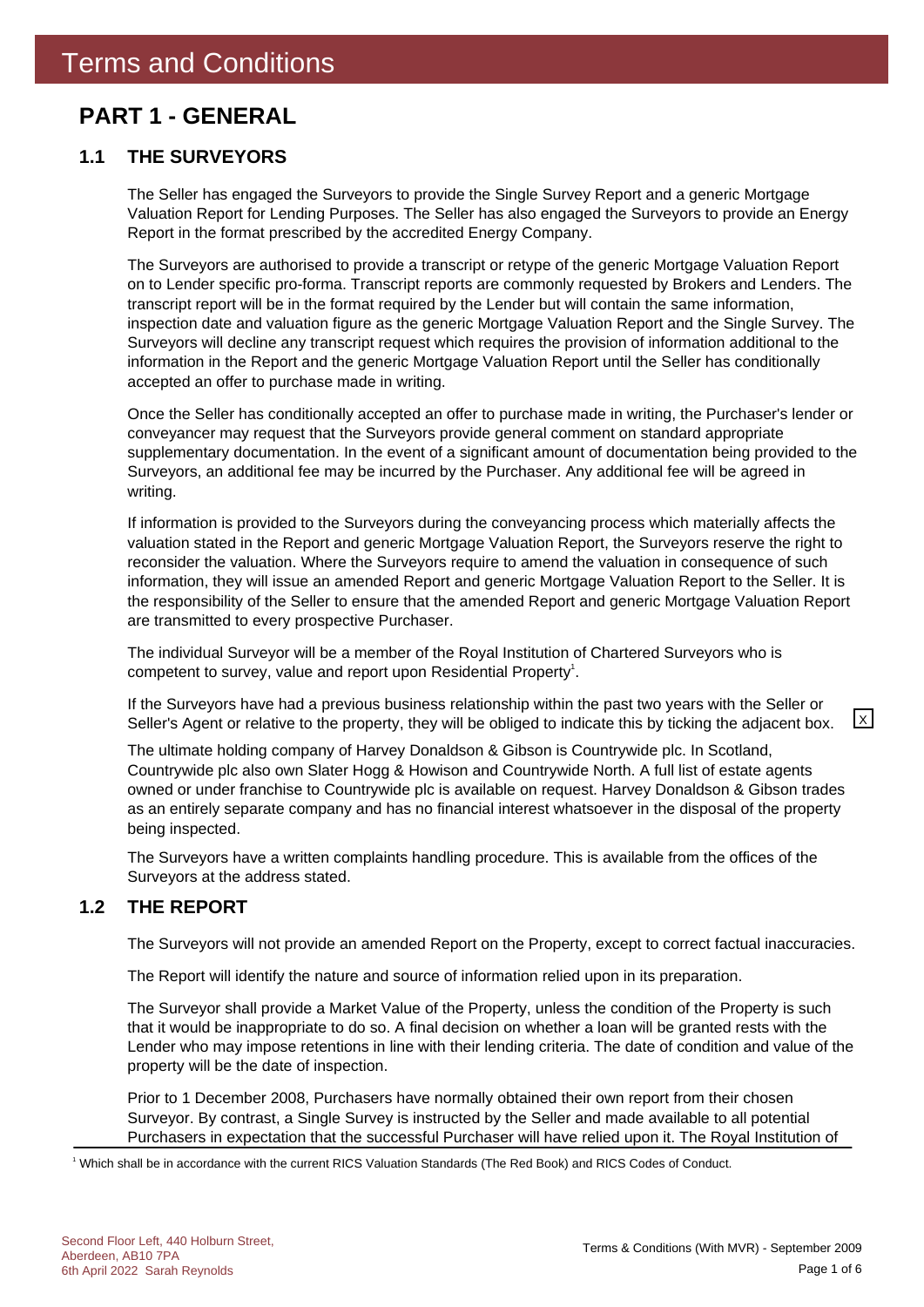Chartered Surveyors rules require disclosure of any potential conflict of interest when acting for the Seller and the Purchaser in the same transaction. The Single Survey may give rise to a conflict of interest and if this is of concern to any party they are advised to seek their own independent advice.

The Report and any expressions or assessments in it are not intended as advice to the Seller or Purchaser or any other person in relation to an asking price or any other sales or marketing decisions. The Report is based solely on the Property and is not to be relied upon in any manner whatsoever when considering the valuation or condition of any other property.

If certain minor matters are mentioned in the Report it should not be assumed that the Property is free of other minor defects.

Neither the whole nor any part of the Report may be published in any way, reproduced or distributed by any party other than the Seller, prospective purchasers and the Purchaser and their respective professional advisers without the prior written consent of the Surveyors.

### **1.3 LIABILITY**

The Report is prepared with the skill and care reasonably to be expected of a competent residential surveyor who is a member of the Royal Institution of Chartered Surveyors.

The Report is addressed to the Seller and was prepared in the expectation that it (or a complete copy) along with these Terms and Conditions (or a complete copy) would (or, as the case might be, would have been) be disclosed and delivered to:

- the Seller;
- any person(s) noting an interest in purchasing the Property from the Seller;
- any person(s) who make(s) (or on whose behalf is made) an offer to purchase the Property, whether or not that offer is accepted by the Seller;
- the Purchaser; and
- $\bullet$  the professional advisers of any of these.

The Surveyors acknowledge that their duty of skill and care in relation to the Report is owed to the Seller and to the Purchaser. The Surveyors accept no responsibility or liability whatsoever in relation to the Report to persons other than the Seller and the Purchaser. The Seller and Purchaser should be aware that if a Lender seeks to rely on this Report they do so at their own risk. In particular, the Surveyors accept no responsibility or liability whatsoever to any Lender in relation to the Report. Any such Lender relies upon the Report entirely at their own risk.

### **1.4 GENERIC MORTGAGE VALUATION REPORT**

The Surveyors undertake to the Seller that they will prepare a generic Mortgage Valuation Report, which will be issued along with the Single Survey. It is the responsibility of the Seller to ensure that the generic Mortgage Valuation Report is provided to every potential Purchaser.

### **1.5 TRANSCRIPT MORTGAGE VALUATION FOR LENDING PURPOSES**

The Surveyors undertake that on being asked to do so by a prospective purchaser, or his/her professional advisor or Lender, they will prepare a Transcript Mortgage Valuation Report for Lending Purposes on terms and conditions to be agreed between the Surveyors and Lender and solely for the use of the Lender and upon which the Lender may rely. The decision as to whether finance will be provided is entirely a matter for the Lender. The Transcript Mortgage Valuation Report will be prepared from information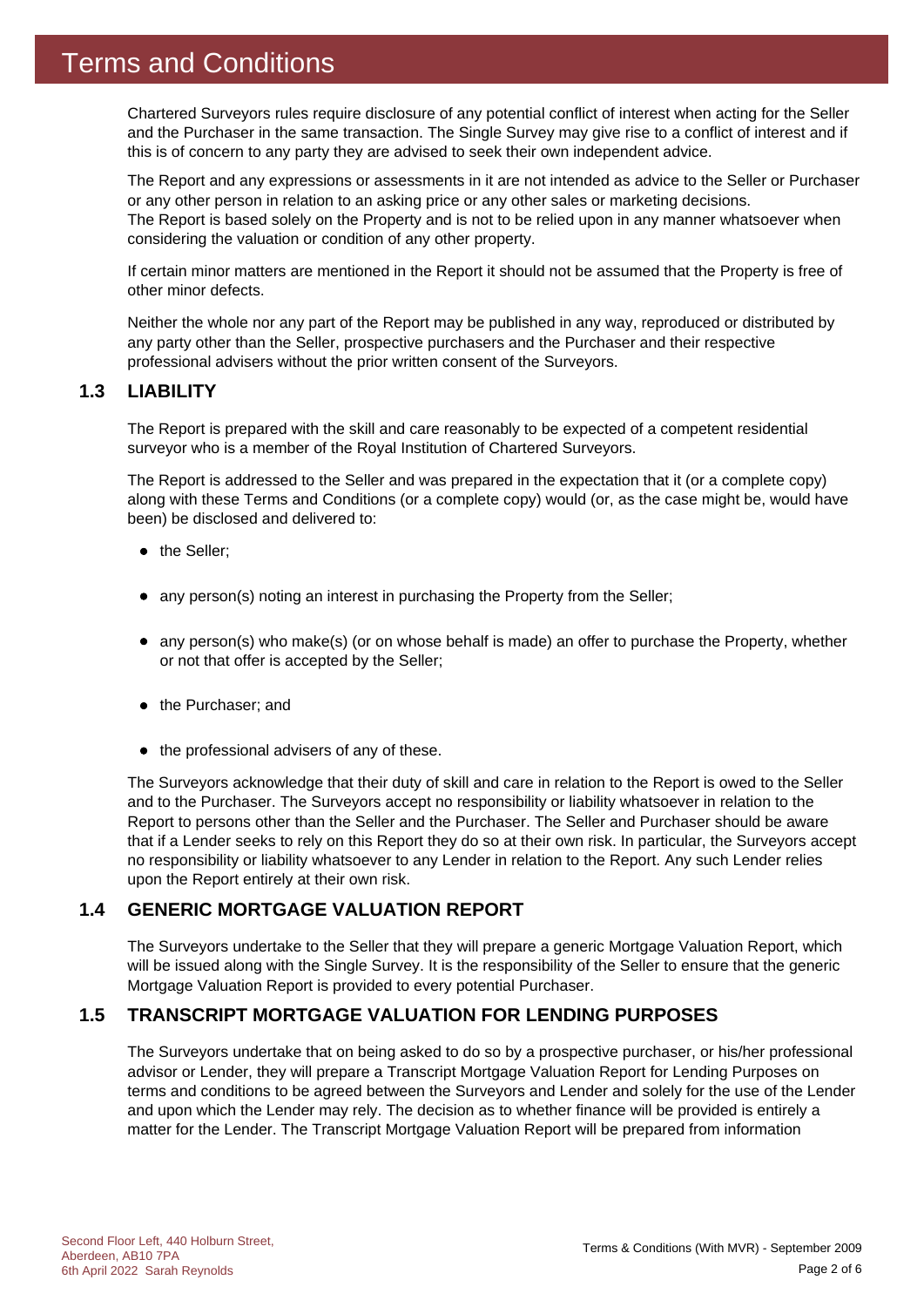contained in the Report and the generic Mortgage Valuation Report.<sup>2</sup>

### **1.6 INTELLECTUAL PROPERTY**

All intellectual property rights whatsoever (including copyright) in and to the Report, excluding the headings and rubrics, are the exclusive property of the Surveyors and shall remain their exclusive property unless they assign the same to any other party in writing.

### **1.7 PAYMENT**

The Surveyors are entitled to refrain from delivering the Report to anyone until the fee and other charges for it notified to the Seller have been paid. Additional fees will be charged for subsequent inspections and Reports.

### **1.8 CANCELLATION**

The Seller will be entitled to cancel the inspection by notifying the Surveyor's office at any time before the day of the inspection.

The Surveyor will be entitled not to proceed with the inspection (and will so report promptly to the Seller) if after arriving at the property, the Surveyor concludes that it is of a type of construction of which the Surveyor has insufficient specialist knowledge to be able to provide the inspection satisfactorily. The Surveyor will also be entitled not to proceed if after arriving at the property, the surveyor concludes that the property is exempt under Part 3 of The Housing (Scotland) Act 2006 as detailed in the (Prescribed Documents) Regulations 2008. If there is a potential threat to their health or personal safety, the inspection may be postponed or cancelled, at the Surveyor's discretion.

In the case of cancellation or the inspection not proceeding, the Surveyor will refund any fees paid by the Seller for the inspection and Report, except for expenses reasonably incurred and any fee due in light of the final paragraph of this section.

In the case of cancellation by the Seller, for whatever reason, after the inspection has taken place but before a written report is issued, the Surveyor will be entitled to raise an invoice equivalent to 80% of the agreed fee.

### **1.9 PRECEDENCE**

If there is any incompatibility between these Terms and Conditions and the Report, these Terms and Conditions take precedence.

### **1.1 DEFINITIONS**

- the "Lender" is the party who has provided or intends or proposes to provide financial assistance to the Purchaser towards the purchase of the Property and in whose favour a standard security will be granted over the Property;
- the "Transcript Mortgage Valuation Report for Lending Purposes" means a separate report, prepared by the Surveyor, prepared from information in the Report and the generic Mortgage Valuation Report, but in a style and format required by the Lender. The Transcript Mortgage Valuation Report for Lending Purposes will be prepared with the skill and care reasonably to be expected from a surveyor who is a member of the Royal Institution of Chartered Surveyors and who is competent to survey, value and report on the Property;
- the "Generic Mortgage Valuation Report" means a separate report, prepared by the Surveyor from information in the Report but in the Surveyor's own format;

 $^2$  Which shall be in accordance with the current RICS Valuation Standards (The Red Book) and RICS Rules of Conduct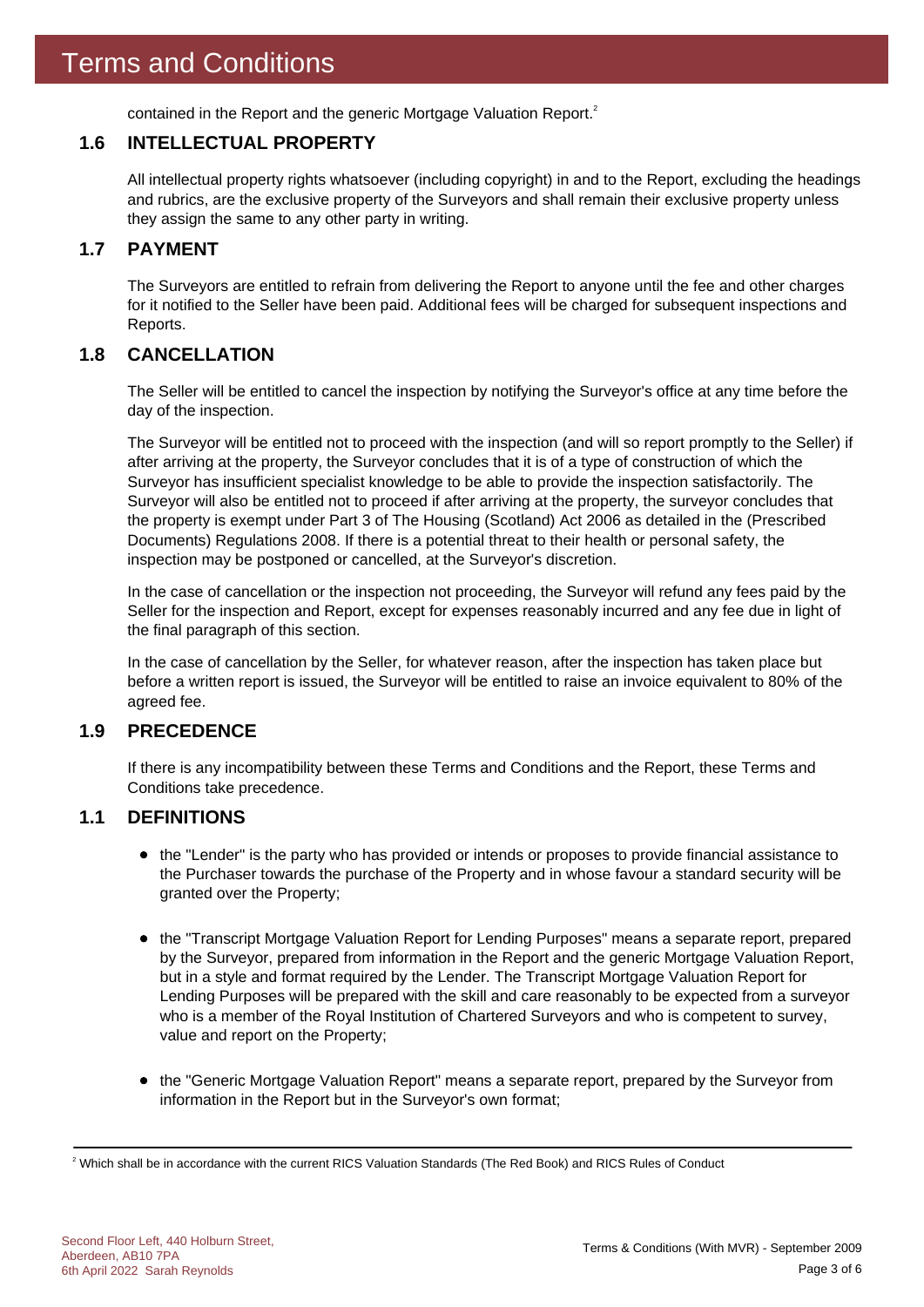### Terms and Conditions

- the "Market Value" *is the estimated amount for which a property should exchange on the date of valuation between a willing buyer and a willing seller in an arm's-length transaction after proper marketing wherein the parties had each acted knowledgeably, prudently and without compulsion;*
- the "Property" is the property which forms the subject of the Report;
- the "Purchaser" is the person (or persons) who enters into a contract to buy the Property from the Seller;
- a "prospective Purchaser" is anyone considering buying the Property;
- the "Report" is the report, of the kind described in Part 2 of these Terms and Conditions and in the form set out in part 1 of Schedule 1 of the Housing (Scotland) Act 2006 (Prescribed Documents) Regulations 2008;
- $\bullet$  the "Seller" is/are the proprietor(s) of the Property;
- the "Surveyor" is the author of the Report on the Property; and
- the "Surveyors" are the firm or company of which the Surveyor is an employee, director, member or partner (unless the Surveyor is not an employee, director, member or partner, when the "Surveyors" means the Surveyor) whose details are set out at the head of the Report.
- the "Energy Report" is the advice given by the accredited Energy Company, based on information collected by the Surveyor during the Inspection, and also includes an Energy Performance Certificate, in a Government approved format.

### **PART 2 - DESCRIPTION OF THE REPORT**

### **2.1 THE SERVICE**

The Single Survey is a Report by an independent Surveyor, prepared in an objective way regarding the condition and value of the Property on the day of the inspection, and who is a member of the Royal Institution of Chartered Surveyors. It includes an Energy Report as required by Statute and this is in the format of the accredited Energy Company. In addition, the Surveyor has agreed to supply a generic Mortgage Valuation Report.

### **2.2 THE INSPECTION**

The Inspection is a general surface examination of those parts of the Property which are accessible: in other words, *visible and readily available for examination from ground and floor levels, without risk of causing damage to the Property or injury to the Surveyor.*

All references to visual inspection refer to an inspection from within the property at floor level and from ground level within the site and adjoining public areas, without the need to move any obstructions. Any references to left or right are taken facing the front of the property.

The Inspection is carried out with the Seller's permission, without causing damage to the building or contents. Furniture, stored items and insulation are not moved.

Unless identified in the report the Surveyor will assume that no harmful or hazardous materials have been used in the construction. The presence or possible consequences of any site contamination will not be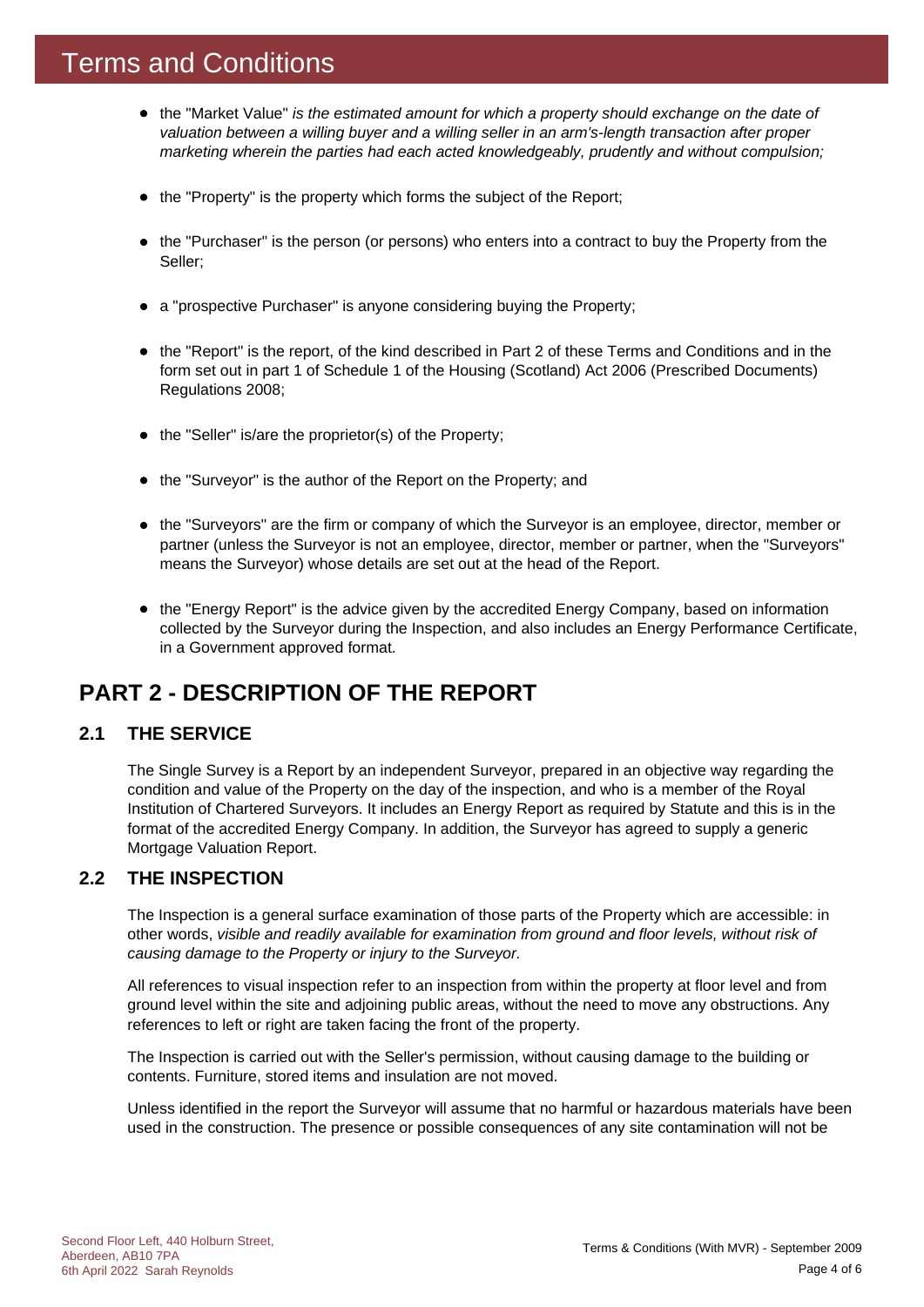researched.

The Surveyor will not carry out an asbestos inspection, and will not be acting as an asbestos inspector in completing a Single Survey of properties that may fall within the Control of Asbestos in the Workplace Regulations. In the case of flats it will be assumed that there is a duty holder, as defined in the Regulations and that a Register of Asbestos and effective Management Plan is in place, which does not require any expenditure, or pose a significant risk to health. No enquiry of the duty holder will be made.

### **2.3 THE REPORT**

The Report will be prepared by the Surveyor who carried out the property inspection and will describe various aspects of the property as defined by the headings of the Single Survey report with the comments being general and unbiased. The report on the location, style and condition of the property, will be concise and will be restricted to matters that could have a material effect upon value and will omit items that, in the Surveyor's opinion, are not significant. If certain minor matters are mentioned, it should not be interpreted that the property is free of any other minor defects.

Throughout the Report, the following repair categories will be used to give an overall opinion of the state of repair and condition of the property.

- 1 Category 3: Urgent repairs or replacement are needed now. Failure to deal with them may cause problems to other parts of the property or cause a safety hazard. Estimates for repairs or replacement are needed now.
- 2 Category 2: Repairs or replacement requiring future attention, but estimates are still advised.
- 3 Category 1: No immediate action or repair is needed.

**WARNING:** If left unattended, even for a relatively short period, Category 2 repairs can rapidly develop into more serious Category 3 repairs. The existence of Category 2 or Category 3 repairs may have an adverse effect on marketability, value and the sale price ultimately achieved for the property. This is particularly true during slow market conditions when the effect can be considerable.

Parts of the property, which cannot be seen or accessed, will not be reported upon and this will be stated. If the Surveyor suspects that a defect may exist within an unexposed area and which could have a material effect upon the value, he may recommend further investigation by specialist contractors.

### **2.4 SERVICES**

Surveyors are not equipped or qualified to test the services and therefore no comment can be interpreted as implying that the design, installation and function of the services are in accordance/compliance with regulations, safety and efficiency expectations. However, comment is made where there is cause to suspect significant defects or shortcomings with the installations. No tests are made of any services or appliances.

### **2.5 ACCESSIBILITY**

A section is included to help identify the basic information interested parties need to know to decide whether to view a property.

### **2.6 ENERGY REPORT**

A section is included that makes provision for an Energy Report, relative to the property. The Surveyor will collect physical data from the property and provide such data in a format required by an accredited Energy Company. The Surveyor cannot of course accept liability for any advice given by the Energy Company.

### **2.7 VALUATION AND CONVEYANCER ISSUES**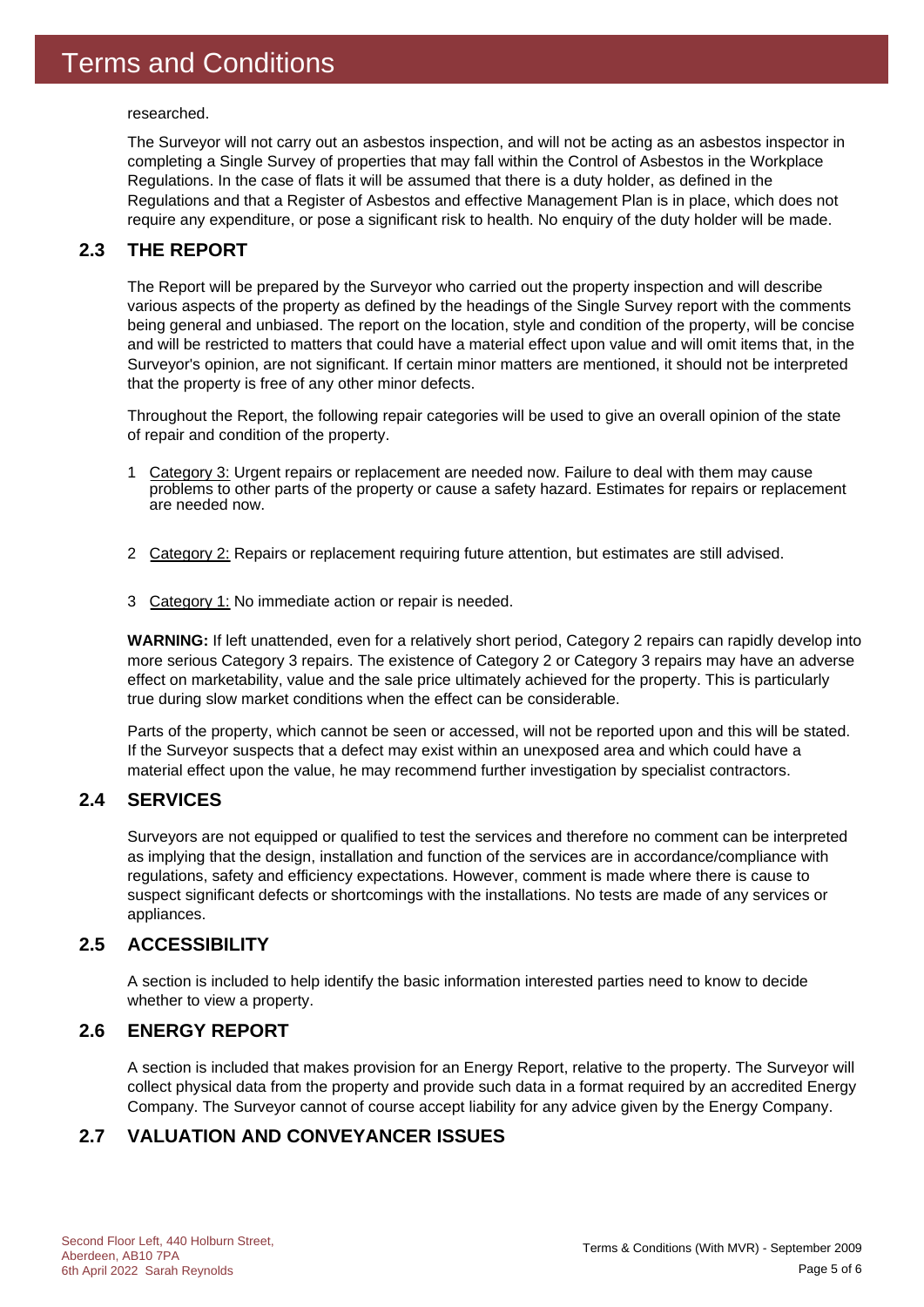The last section of the Report contains matters considered relevant to the Conveyancer (Solicitor). It also contains the Surveyor's opinion both of the market value of the property and of the re-instatement cost, as defined below.

"Market Value" *The estimated amount for which a property should exchange on the date of valuation between a willing buyer and a willing seller in an arm's-length transaction after proper marketing wherein the parties had each acted knowledgeably, prudently and without compulsion.* In arriving at the opinion of the Market Value the Surveyor also makes various standard assumptions covering, for example, vacant possession; tenure and other legal considerations; contamination and hazardous materials; the condition of un-inspected parts; the right to use mains services; and the exclusion of curtains, carpets etc. from the valuation. In the case of flats, the following further assumptions are made that:

- There are rights of access and exit over all communal roadways, corridors, stairways etc. and to use communal grounds, parking areas, and other facilities;
- There are no particularly troublesome or unusual legal restrictions;
- There is no current dispute between the occupiers of the flats or any outstanding claims or losses; and the costs of repairs to the building are shared among the co-proprietors on an equitable basis.

Any additional assumption, or any found not to apply, is reported.

"Re-instatement cost" *is an estimate for insurance purposes of the current cost of rebuilding the Property in its present form* unless otherwise stated. This includes the cost of rebuilding the garage and permanent outbuildings, site clearance and professional fees, but excludes VAT (except on the fees).

Sellers or prospective Purchasers may consider it prudent to instruct a reinspection and revaluation after a period of 12 weeks (or sooner if appropriate) to reflect changing circumstances in the market and/or in the physical condition of the Property.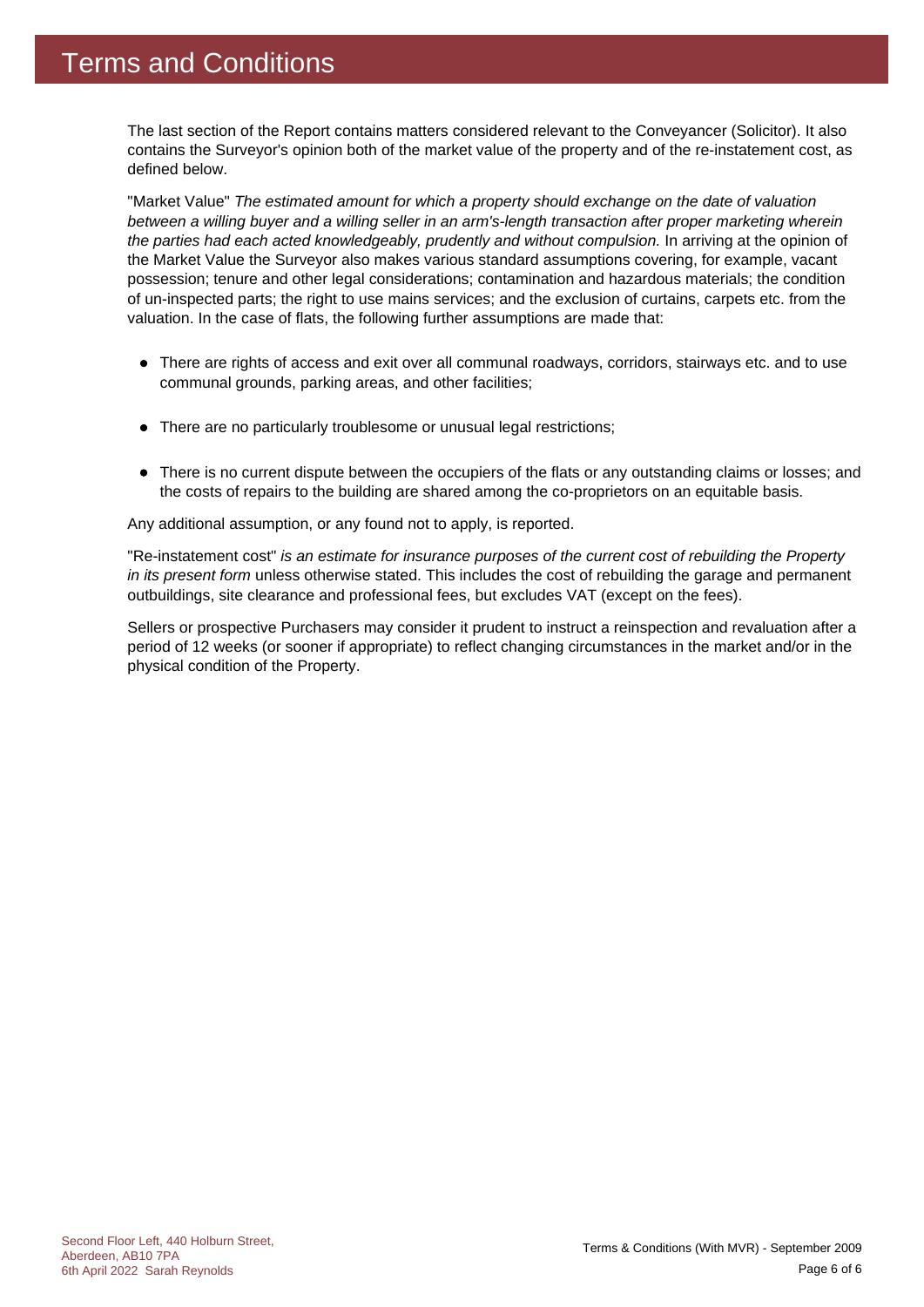### **1. Information and scope of inspection**

This section tells you about the type, accommodation, neighbourhood, age and construction of the property. It also tells you about the extent of the inspection and highlights anything that the surveyor could not inspect.

All references to visual inspection refer to an inspection from within the property without moving any obstructions and externally from ground level within the site and adjoining public areas. Any references to left or right in a description of the exterior of the property refer to the view of someone standing facing that part of the property from the outside.

The inspection is carried out without causing damage to the building or its contents and without endangering the occupiers or the surveyor. Heavy furniture, stored items and insulation are not moved. Unless identified in the report the surveyor will assume that no harmful or hazardous materials or techniques have been used in the construction. The presence or possible consequences of any site contamination will not be researched.

Services such as TV/cable connection, internet connection, swimming pools and other leisure facilities etc. will not be inspected or reported on.

| <b>Description</b> | The subjects comprise a top floor flat in a three storey traditional<br>tenement. |
|--------------------|-----------------------------------------------------------------------------------|
|                    |                                                                                   |
| Accommodation      | The property has the following accommodation:                                     |
|                    | Second Floor: Hall, Living Room, 2 Bedrooms, Kitchen, Bathroom<br>with WC.        |

| Gross internal floor area (m <sup>2</sup> ) |  |
|---------------------------------------------|--|
|                                             |  |

| Neighbourhood and location | The property is situated in an established residential area amongst<br>properties of similar age and type of construction, within close<br>proximity to all local amenities. |
|----------------------------|------------------------------------------------------------------------------------------------------------------------------------------------------------------------------|
|                            |                                                                                                                                                                              |

| Age | $\sim$<br>$\sim$ $\sim$ $\sim$<br><b>IZZ years.</b> |
|-----|-----------------------------------------------------|
|     |                                                     |

| Weather | It was dry at the time of the inspection. |
|---------|-------------------------------------------|
|         |                                           |

| <b>Chimney stacks</b> | Visually inspected with the aid of binoculars where<br>appropriate. |
|-----------------------|---------------------------------------------------------------------|
|                       | The chimneys are stone.                                             |

| Roofing including roof space | The roof is pitched and covered with slates. |
|------------------------------|----------------------------------------------|
|------------------------------|----------------------------------------------|

| <b>Rainwater fittings</b> | Visually inspected with the aid of binoculars where<br>appropriate. |
|---------------------------|---------------------------------------------------------------------|
|                           | The rainwater fittings are iron/steel.                              |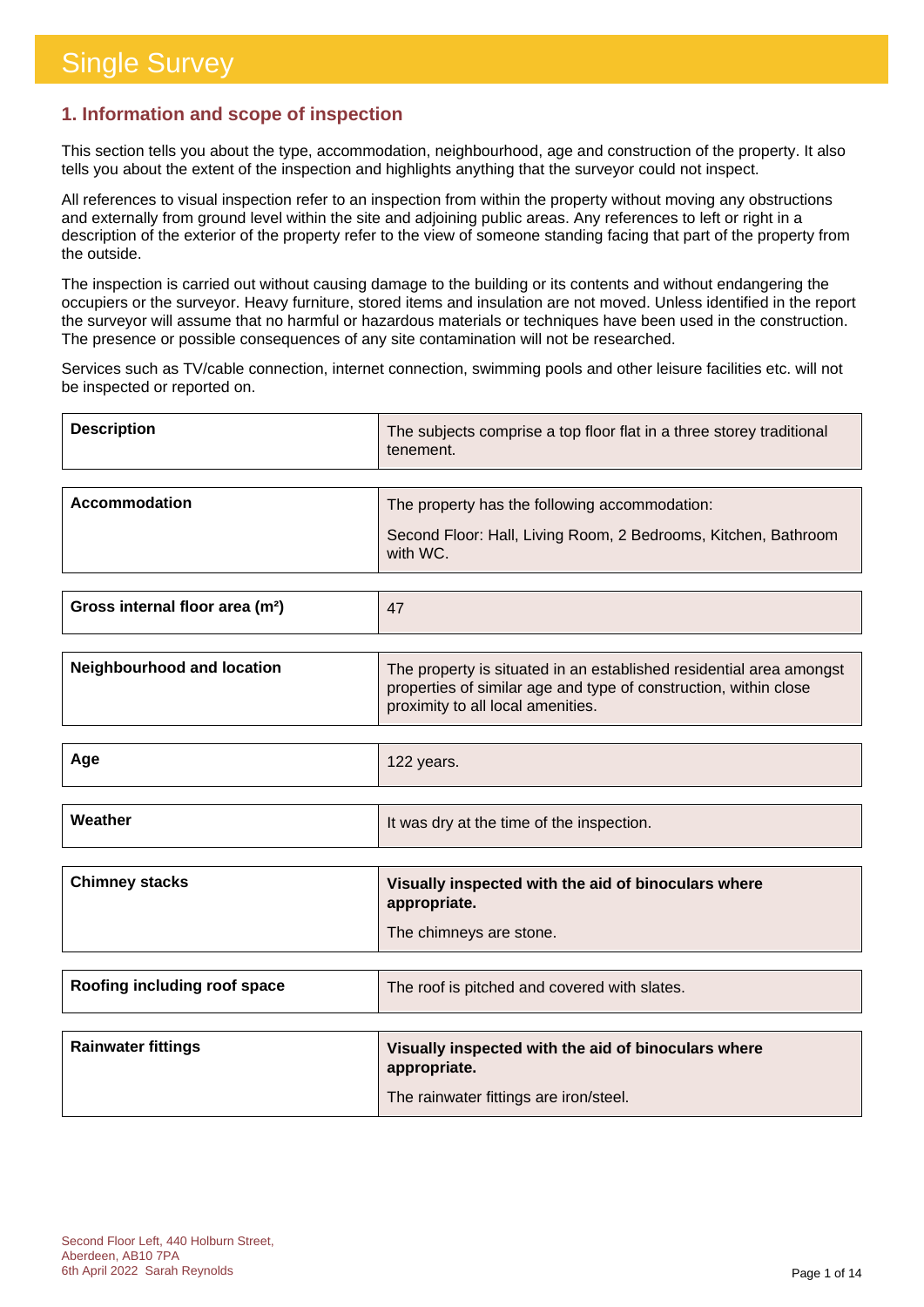| <b>Main walls</b> | Visually inspected with the aid of binoculars where<br>appropriate. |
|-------------------|---------------------------------------------------------------------|
|                   | Foundations and concealed parts were not exposed or<br>inspected.   |
|                   | The main external walls are of solid stone construction.            |

| Windows, external doors and joinery | Internal and external doors were opened and closed where<br>keys were available. |
|-------------------------------------|----------------------------------------------------------------------------------|
|                                     | Random windows were opened and closed where possible.                            |
|                                     | Doors and windows were not forced open.                                          |
|                                     | The windows are of a double glazed uPVC type.                                    |
|                                     | The entrance door to the flat is timber.                                         |

| <b>External decorations</b> | <b>Visually inspected.</b>                        |
|-----------------------------|---------------------------------------------------|
|                             | External surfaces are painted, where appropriate. |

| <b>Conservatories / porches</b> | None.                                        |
|---------------------------------|----------------------------------------------|
|                                 |                                              |
| <b>Communal areas</b>           | <b>Circulation areas visually inspected.</b> |
|                                 | There is a shared hall and stairwell.        |

| Garages and permanent outbuildings | Visually inspected.                                                               |
|------------------------------------|-----------------------------------------------------------------------------------|
|                                    | There is a former coal cellar and shared former wash house in the<br>rear garden. |

| There are garden grounds to the front and rear of the property<br>much of which is likely to be communal. | Outside areas and boundaries | Visually inspected. |
|-----------------------------------------------------------------------------------------------------------|------------------------------|---------------------|
|                                                                                                           |                              |                     |

| <b>Ceilings</b> | Visually inspected from floor level.                                                             |
|-----------------|--------------------------------------------------------------------------------------------------|
|                 | The ceilings appear to be mainly lath & plaster.                                                 |
|                 |                                                                                                  |
| Internal walls  | Visually inspected from floor level.                                                             |
|                 | Using a moisture meter, walls were randomly tested for<br>dampness where considered appropriate. |
|                 | The walls are lined internally with lath & plaster and plasterboard.                             |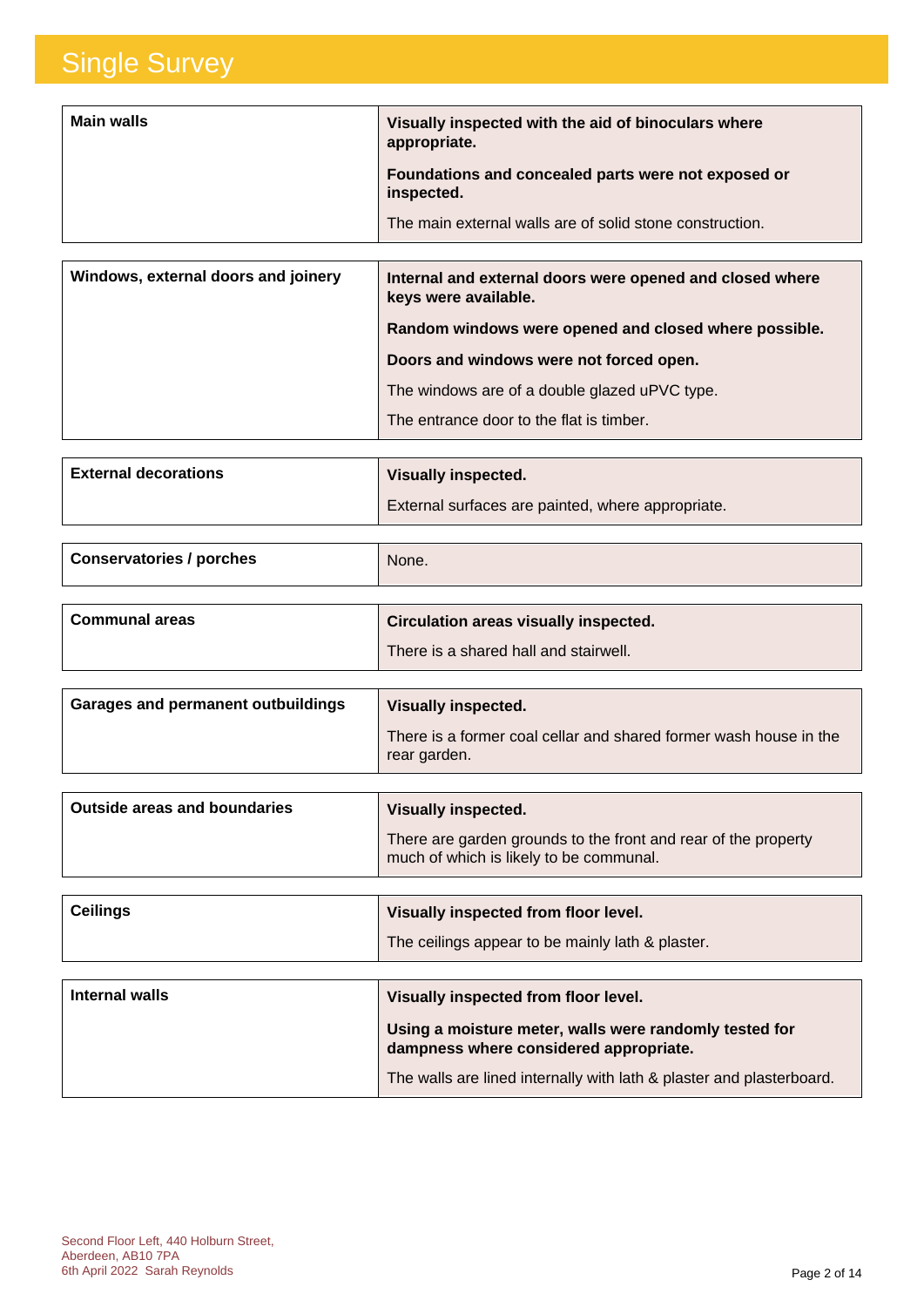| <b>Floors including sub floors</b> | Surfaces of exposed floors were visually inspected. No<br>carpets or floor coverings were lifted.                                                                                                                                                          |
|------------------------------------|------------------------------------------------------------------------------------------------------------------------------------------------------------------------------------------------------------------------------------------------------------|
|                                    | Sub-floor areas were inspected only to the extent visible from<br>a readily accessible and unfixed hatch by way of an inverted<br>"head and shoulders" inspection at the access point.                                                                     |
|                                    | Physical access to the sub floor area may be taken if the<br>Surveyor deems it is safe and reasonable to do so, and<br>subject to a minimum clearance of 1m between the underside<br>of floor joists and the solum as determined from the access<br>hatch. |
|                                    | Floors are of suspended timber construction.                                                                                                                                                                                                               |

| Internal joinery and kitchen fittings | Built-in cupboards were looked into but no stored items were<br>moved.                                       |
|---------------------------------------|--------------------------------------------------------------------------------------------------------------|
|                                       | Kitchen units were visually inspected excluding appliances.                                                  |
|                                       | The internal doors are timber.                                                                               |
|                                       | The skirting boards and door surrounds are timber.                                                           |
|                                       | The kitchen fittings are of a contemporary design and consist of a<br>range of floor and wall mounted units. |

| <b>Chimney breasts and fireplaces</b> | <b>Visually inspected.</b>                           |
|---------------------------------------|------------------------------------------------------|
|                                       | No testing of the flues or fittings was carried out. |
|                                       | The chimney breasts are plastered masonry.           |

| Internal decorations | <b>Visually inspected.</b>          |
|----------------------|-------------------------------------|
|                      | The walls and ceilings are painted. |
|                      | The internal joinery is painted.    |

| <b>Cellars</b> | None. |
|----------------|-------|
|                |       |

| <b>Electricity</b> | Accessible parts of the wiring were visually inspected without<br>removing fittings. No tests whatsoever were carried out to the<br>system or appliances. Visual inspection does not assess any<br>services to make sure they work properly and efficiently and<br>meet modern standards. If any services are turned off, the<br>surveyor will state that in the report and will not turn them on. |
|--------------------|----------------------------------------------------------------------------------------------------------------------------------------------------------------------------------------------------------------------------------------------------------------------------------------------------------------------------------------------------------------------------------------------------|
|                    | Electricity is supplied from the mains.                                                                                                                                                                                                                                                                                                                                                            |
|                    | The meter and consumer unit are located in the hall.                                                                                                                                                                                                                                                                                                                                               |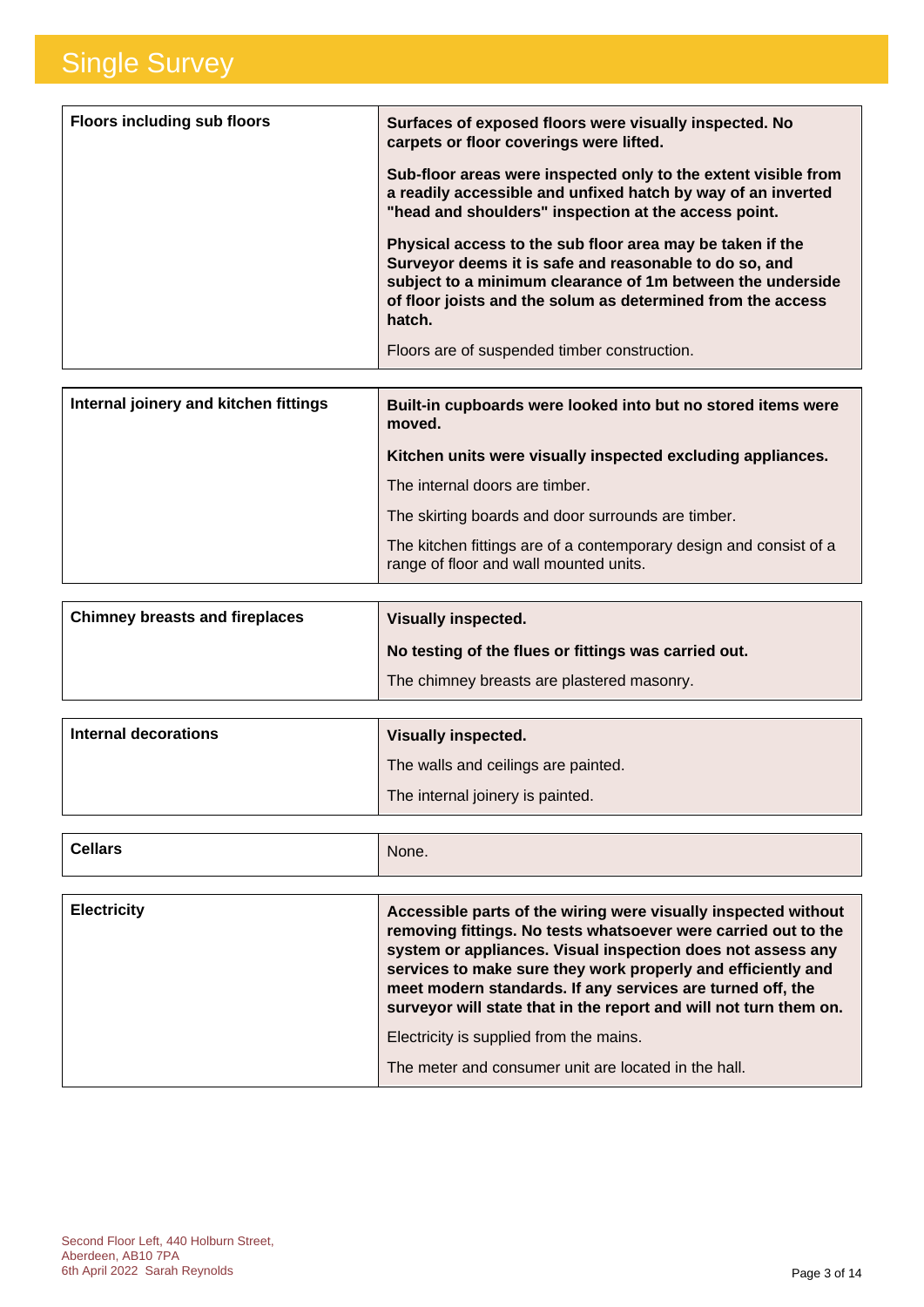| <b>Gas</b> | Accessible parts of the system were visually inspected<br>without removing fittings. No tests whatsoever were carried<br>out to the system or appliances. Visual inspection does not<br>assess any services to make sure they work properly and<br>efficiently and meet modern standards. If any services are<br>turned off, the surveyor will state that in the report and will<br>not turn them on. |
|------------|-------------------------------------------------------------------------------------------------------------------------------------------------------------------------------------------------------------------------------------------------------------------------------------------------------------------------------------------------------------------------------------------------------|
|            | Gas is supplied from the mains.                                                                                                                                                                                                                                                                                                                                                                       |
|            | The meter is located in the hall cupboard.                                                                                                                                                                                                                                                                                                                                                            |
|            |                                                                                                                                                                                                                                                                                                                                                                                                       |

| Water, plumbing, bathroom fittings | Visual inspection of the accessible pipework, water tanks,<br>cylinders and fittings without removing any insulation. |
|------------------------------------|-----------------------------------------------------------------------------------------------------------------------|
|                                    | No tests whatsoever were carried out to the system or<br>appliances.                                                  |
|                                    | Water is supplied from the mains.                                                                                     |
|                                    | The bathroom contains a bath, wash hand basin and w.c.                                                                |
|                                    | The distribution pipes are a mixture of copper and uPVC where<br>visible.                                             |

| Accessible parts of the system were visually inspected apart<br>from communal systems, which were not inspected. |
|------------------------------------------------------------------------------------------------------------------|
| No tests whatsoever were carried out to the system or<br>appliances.                                             |
| The property is heated by a gas fired boiler.                                                                    |
| The boiler is a combination boiler also providing hot water direct to<br>taps.                                   |
| Heating to the rooms is provided by water filled radiators.                                                      |
|                                                                                                                  |

| <b>Drainage</b> | Drainage covers etc were not lifted.                        |  |
|-----------------|-------------------------------------------------------------|--|
|                 | Neither drains nor drainage systems were tested.            |  |
|                 | The property is believed to be connected to mains drainage. |  |

| Fire, smoke and burglar alarms | <b>Visually inspected.</b>                                                                                                                                                                                                                                                                                                                                          |
|--------------------------------|---------------------------------------------------------------------------------------------------------------------------------------------------------------------------------------------------------------------------------------------------------------------------------------------------------------------------------------------------------------------|
|                                | No tests whatsoever were carried out to the system or<br>appliances.                                                                                                                                                                                                                                                                                                |
|                                | The property has battery operated smoke detectors. Scottish<br>government regulations came into effect in February 2022 which<br>will require each property to have linked smoke and heat detectors<br>and if gas/carbon burning appliances are present then a carbon<br>monoxide alarm fitted. Purchasers should satisfy themselves with<br>regards to compliance. |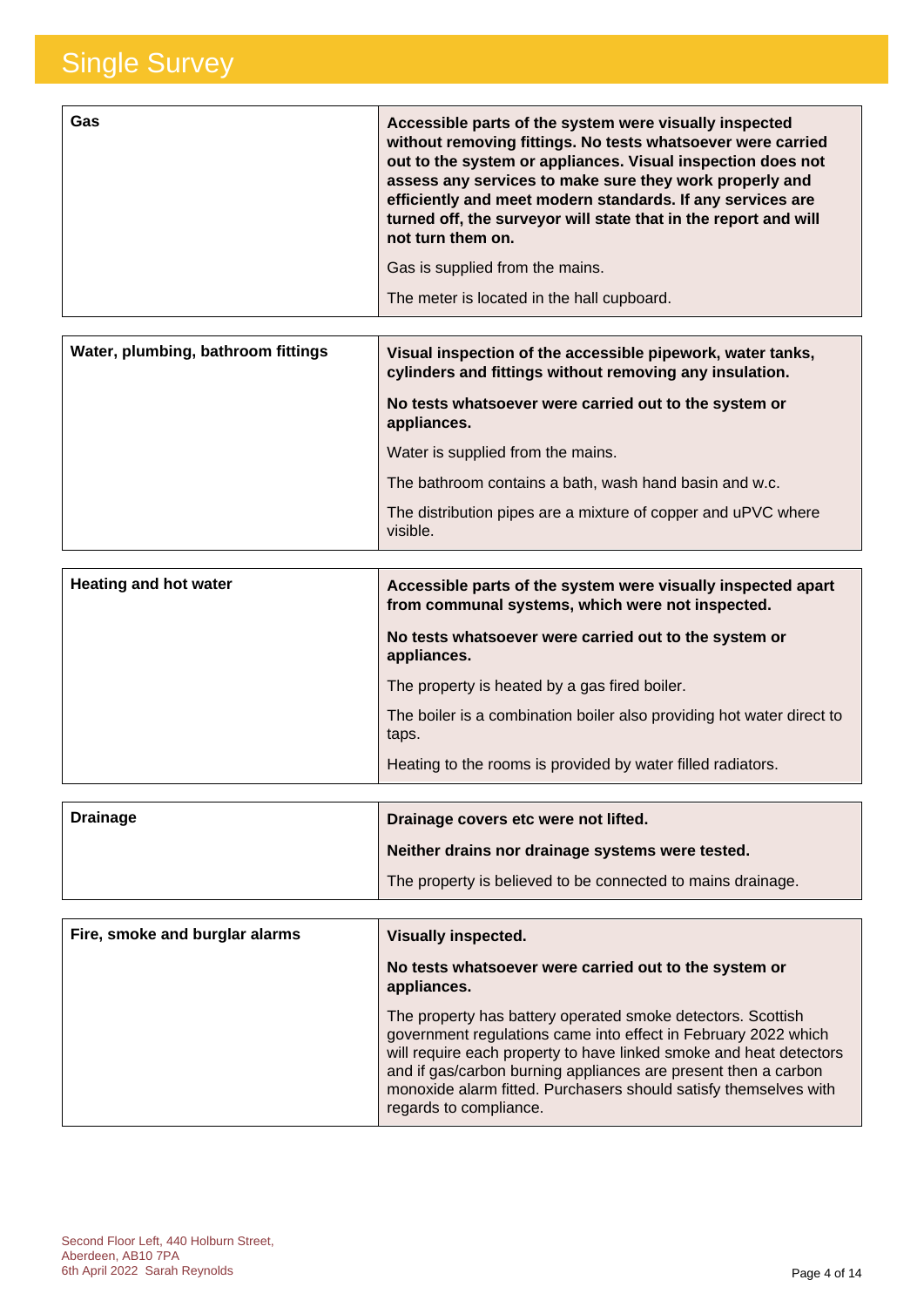| Any additional limits to inspection | The property was inspected within the limits imposed by occupation<br>which included, throughout, closely nailed and fixed fitted<br>carpeting, floor coverings, stored items, furnishings etc. The<br>owner's personal belongings were not removed from cupboards.                                                                                                                                       |
|-------------------------------------|-----------------------------------------------------------------------------------------------------------------------------------------------------------------------------------------------------------------------------------------------------------------------------------------------------------------------------------------------------------------------------------------------------------|
|                                     | This report does not constitute a full and detailed description of the<br>property and a structural investigation was not carried out. No<br>inspection was undertaken of woodwork or other parts of the<br>structure which are covered, unexposed or otherwise inaccessible<br>and as a result no guarantee can be given that such parts of the<br>structure are free from rot, beetle or other defects. |
|                                     | The external building fabric has been inspected from ground level<br>only from the subjects grounds and where possible from adjoining<br>public property. Exposure work has not been carried out.                                                                                                                                                                                                         |
|                                     | The report does not include an asbestos inspection. However,<br>asbestos was widely used in the building industry until around<br>2000, when it became a banned substance. If the possibility of<br>asbestos based products has been reported within the limitations<br>of the inspection and you have concerns you should engage a<br>qualified asbestos surveyor.                                       |
|                                     | Our inspection of the roof was restricted from ground level.                                                                                                                                                                                                                                                                                                                                              |
|                                     | We did not gain access to any sub floor area.                                                                                                                                                                                                                                                                                                                                                             |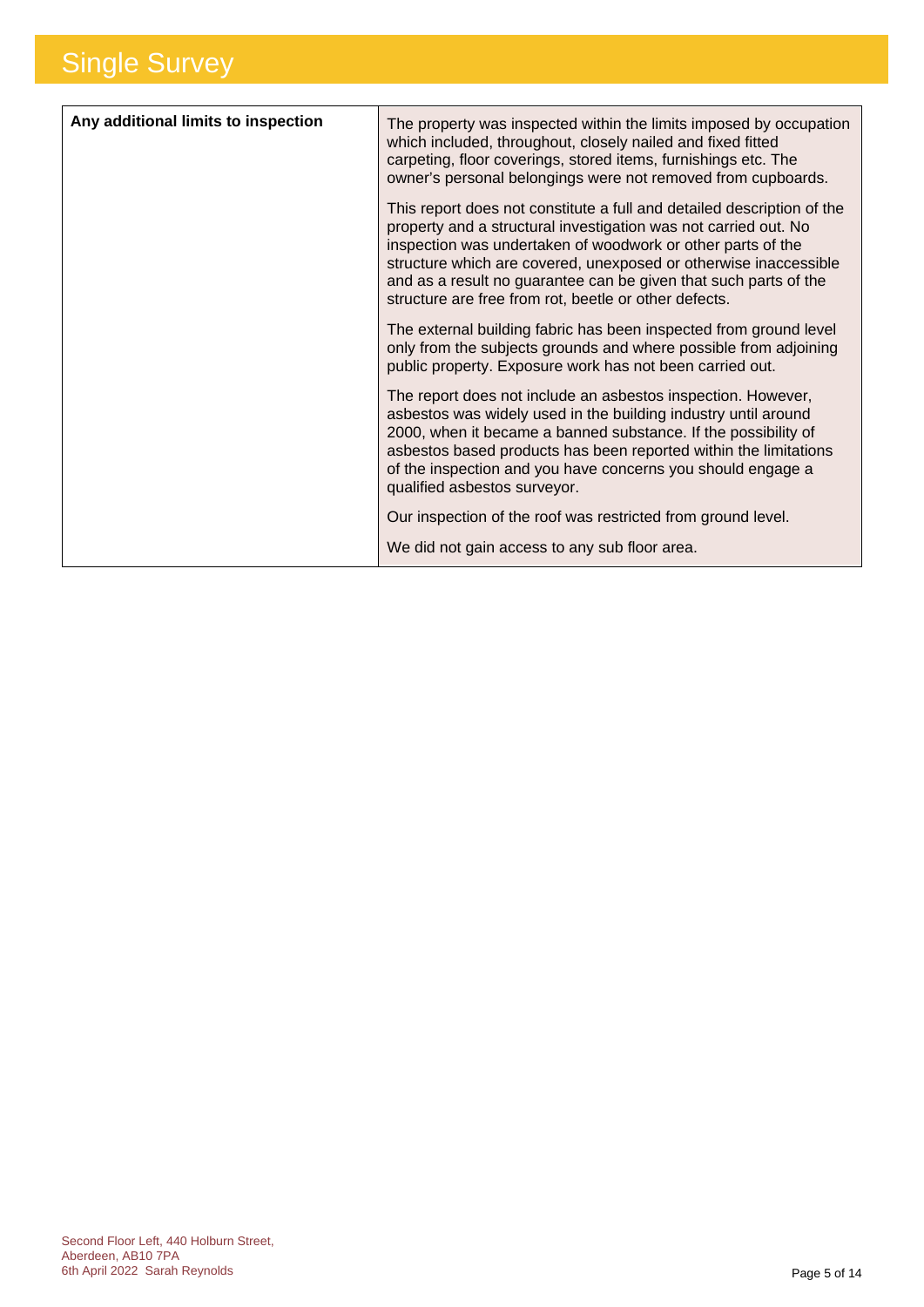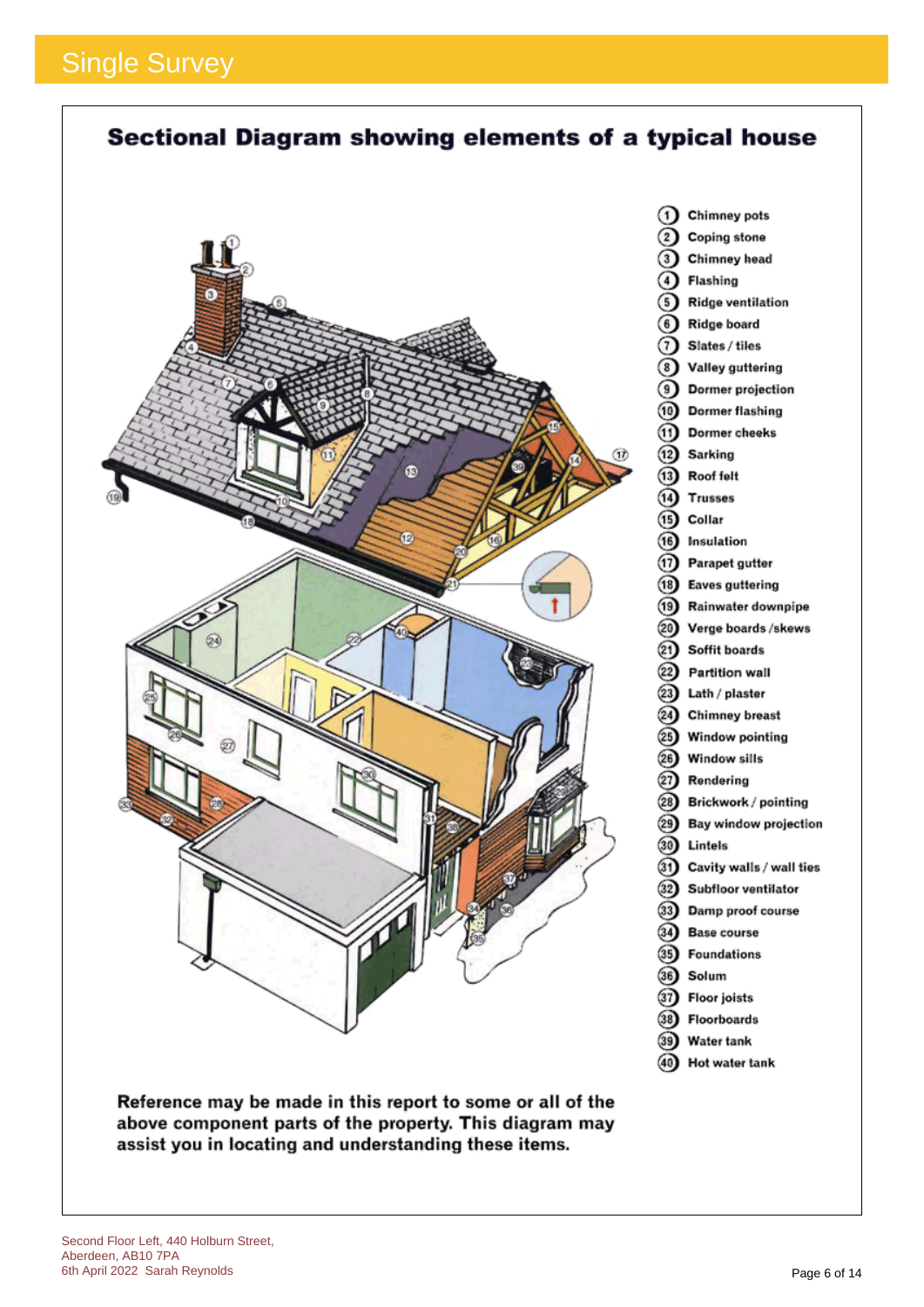### **2. Condition**

This section identifies problems and tells you about the urgency of any repairs by using one of the following three categories:

| <b>Category 3</b>                                                                                                                                                                                                       | <b>Category 2</b>                                                                         | <b>Category 1</b>                           |
|-------------------------------------------------------------------------------------------------------------------------------------------------------------------------------------------------------------------------|-------------------------------------------------------------------------------------------|---------------------------------------------|
| Urgent repairs or replacement are<br>needed now. Failure to deal with<br>them may cause problems to other<br>parts of the property or cause a<br>safety hazard. Estimates for repairs<br>or replacement are needed now. | Repairs or replacement requiring<br>future attention, but estimates are<br>still advised. | No immediate action or repair is<br>needed. |

| <b>Structural movement</b> |                                                                                                                                                                                                                                                                                                      |
|----------------------------|------------------------------------------------------------------------------------------------------------------------------------------------------------------------------------------------------------------------------------------------------------------------------------------------------|
| <b>Repair category</b>     |                                                                                                                                                                                                                                                                                                      |
| <b>Notes</b>               | There is evidence of previous movement in the form of uneven floors internally.<br>The movement is considered to be longstanding in nature with no indication of<br>recent structural deterioration. On the basis of a limited single inspection, no<br>further significant movement is anticipated. |

| Dampness, rot and infestation |                                                                                                                                                                                                                                                                                                                                                                                                                                                                               |
|-------------------------------|-------------------------------------------------------------------------------------------------------------------------------------------------------------------------------------------------------------------------------------------------------------------------------------------------------------------------------------------------------------------------------------------------------------------------------------------------------------------------------|
| <b>Repair category</b>        |                                                                                                                                                                                                                                                                                                                                                                                                                                                                               |
| <b>Notes</b>                  | An electronic moisture meter was used to measure levels of dampness, at<br>random locations, to lower wall surfaces and floors, where accessible and without<br>moving furniture or lifting floor coverings, if present. No obvious significant<br>dampness, timber decay or infestation noted, within the limitations imposed on<br>the inspection.<br>There are indications of previous timber repairs within the block and all reports<br>and guarantees should be sought. |

| <b>Chimney stacks</b>  |                                                                                               |
|------------------------|-----------------------------------------------------------------------------------------------|
| <b>Repair category</b> |                                                                                               |
| <b>Notes</b>           | From a ground level inspection, no obvious significant defects were noted to the<br>chimneys. |

| Roofing including roof space |                                                                                                                                               |
|------------------------------|-----------------------------------------------------------------------------------------------------------------------------------------------|
| <b>Repair category</b>       | 2                                                                                                                                             |
| <b>Notes</b>                 | Our inspection of the roof was restricted from ground level.                                                                                  |
|                              | Staining was noted to the roof timbers, some of which appear recent.                                                                          |
|                              | The property appears to be covered with its original slated roof, and as such the<br>roof structure will likely require frequent maintenance. |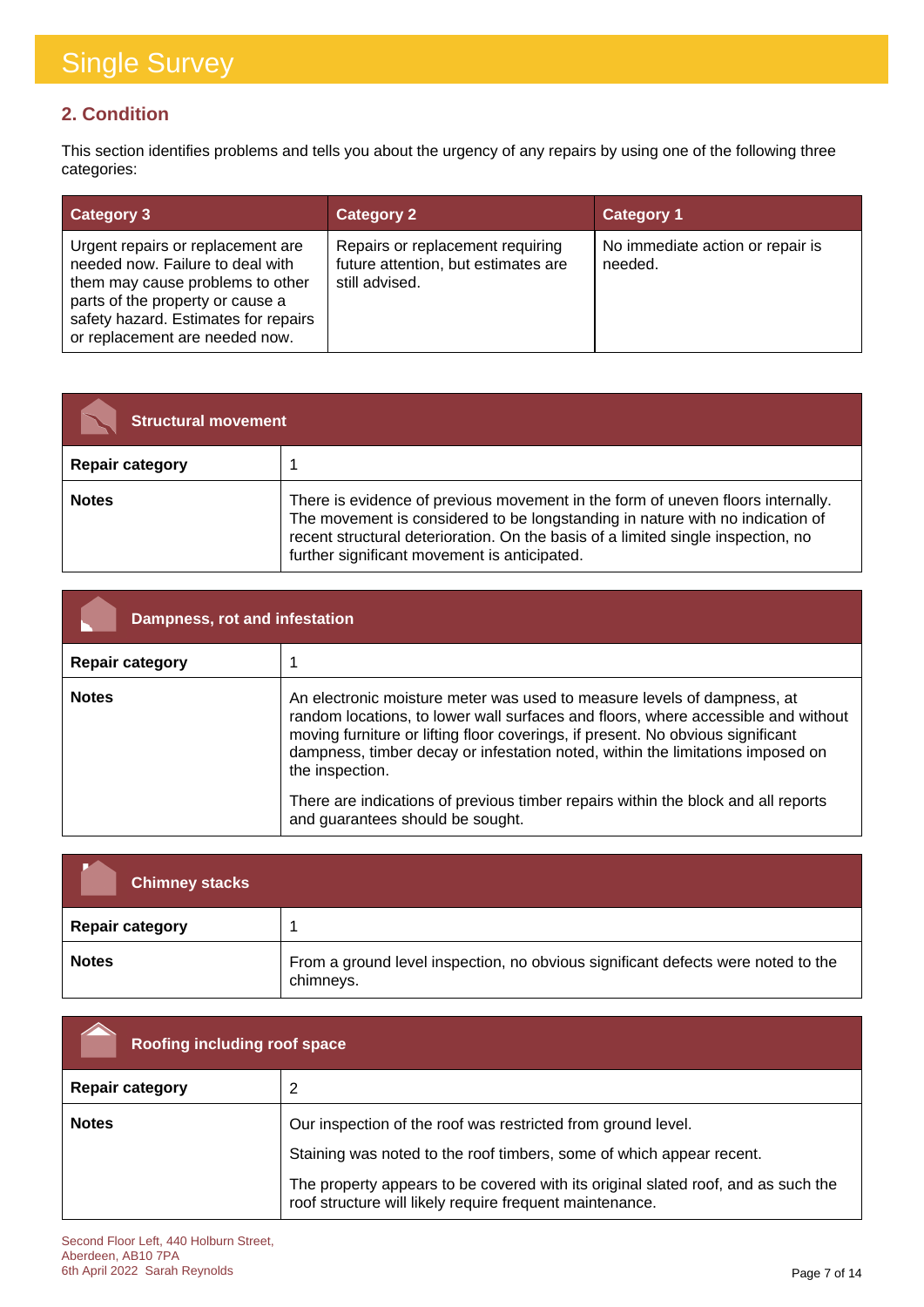| <b>Rainwater fittings</b> |                                                |
|---------------------------|------------------------------------------------|
| <b>Repair category</b>    | ◠                                              |
| <b>Notes</b>              | A section of guttering has fallen to the rear. |

| <b>Main walls</b>      |                                                                        |
|------------------------|------------------------------------------------------------------------|
| <b>Repair category</b> |                                                                        |
| <b>Notes</b>           | No obvious significant defects were noted to accessible wall surfaces. |

| Windows, external doors and joinery |                                          |
|-------------------------------------|------------------------------------------|
| <b>Repair category</b>              | - 2                                      |
| <b>Notes</b>                        | The rear bedroom window has misted over. |

| <b>External decorations</b><br>$\overline{C}$ |                                       |
|-----------------------------------------------|---------------------------------------|
| <b>Repair category</b>                        |                                       |
| <b>Notes</b>                                  | No obvious significant defects noted. |

| <b>Conservatories/porches</b><br>画 |                 |
|------------------------------------|-----------------|
| <b>Repair category</b>             | $\blacksquare$  |
| <b>Notes</b>                       | Not applicable. |

| <b>Communal areas</b>  |                                                                       |
|------------------------|-----------------------------------------------------------------------|
| <b>Repair category</b> |                                                                       |
| <b>Notes</b>           | Areas of dampness was noted to the wall linings around the back door. |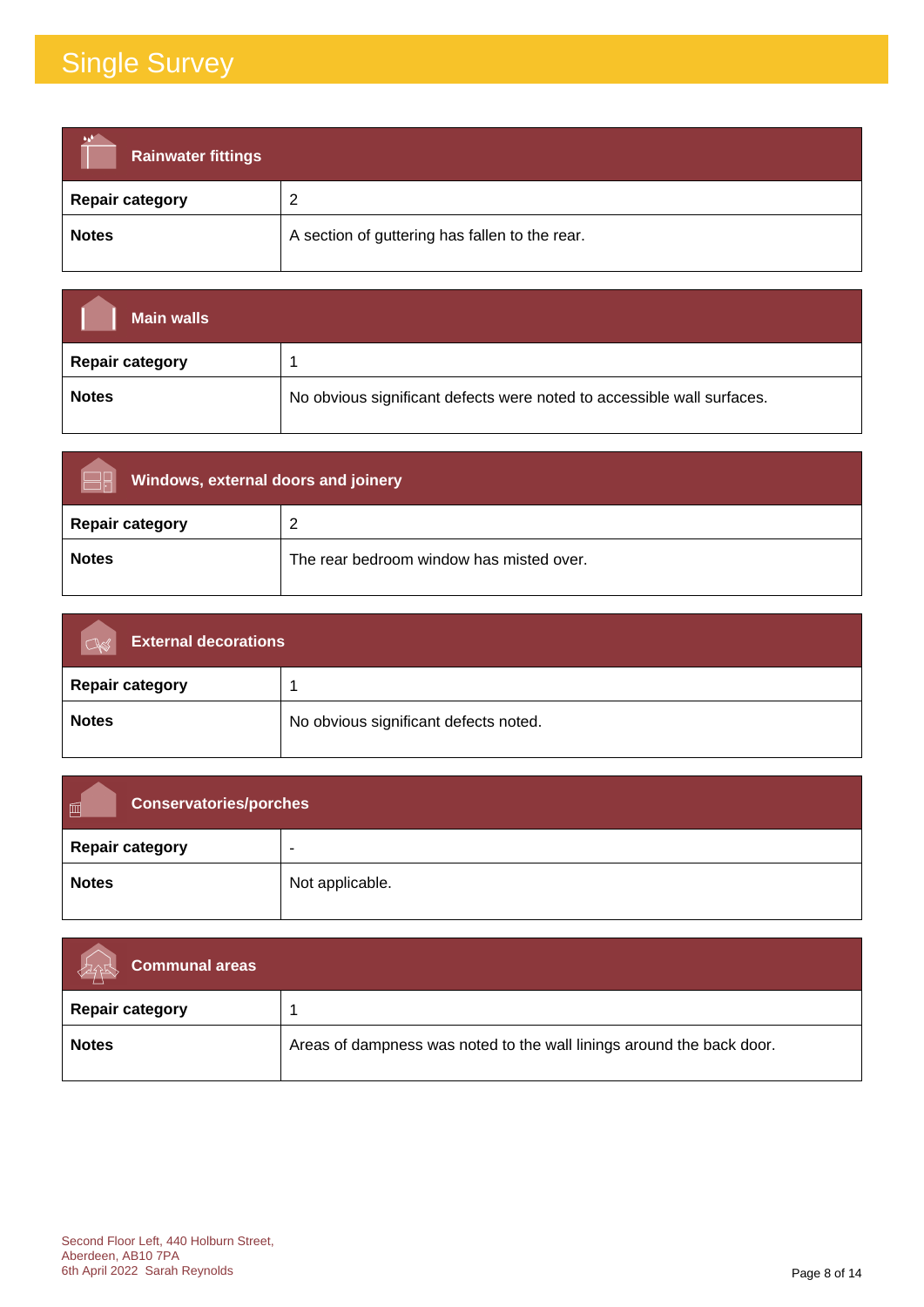| <b>Garages and permanent outbuildings</b> |                                                          |
|-------------------------------------------|----------------------------------------------------------|
| <b>Repair category</b>                    |                                                          |
| <b>Notes</b>                              | The outbuildings are in fair condition for age and type. |

| Outside areas and boundaries |                                                           |
|------------------------------|-----------------------------------------------------------|
| <b>Repair category</b>       |                                                           |
| <b>Notes</b>                 | Outside areas and boundaries appear adequate for purpose. |

| <b>Ceilings</b>        |                                                                |
|------------------------|----------------------------------------------------------------|
| <b>Repair category</b> |                                                                |
| <b>Notes</b>           | No obvious significant defects were noted to ceiling surfaces. |

| <b>Internal walls</b>  |                                                                  |
|------------------------|------------------------------------------------------------------|
| <b>Repair category</b> |                                                                  |
| <b>Notes</b>           | No obvious significant defects were noted to the internal walls. |

| <b>Floors including sub-floors</b> |                                                                                                                           |
|------------------------------------|---------------------------------------------------------------------------------------------------------------------------|
| <b>Repair category</b>             |                                                                                                                           |
| <b>Notes</b>                       | No obvious significant defects were noted to flooring, within the limitations<br>imposed by fully fitted floor coverings. |
|                                    | We did not gain access to any sub floor area.                                                                             |

| Internal joinery and kitchen fittings<br>VICI |                                                                                    |  |
|-----------------------------------------------|------------------------------------------------------------------------------------|--|
| <b>Repair category</b>                        |                                                                                    |  |
| <b>Notes</b>                                  | No obvious significant defects were noted to internal joinery or kitchen fittings. |  |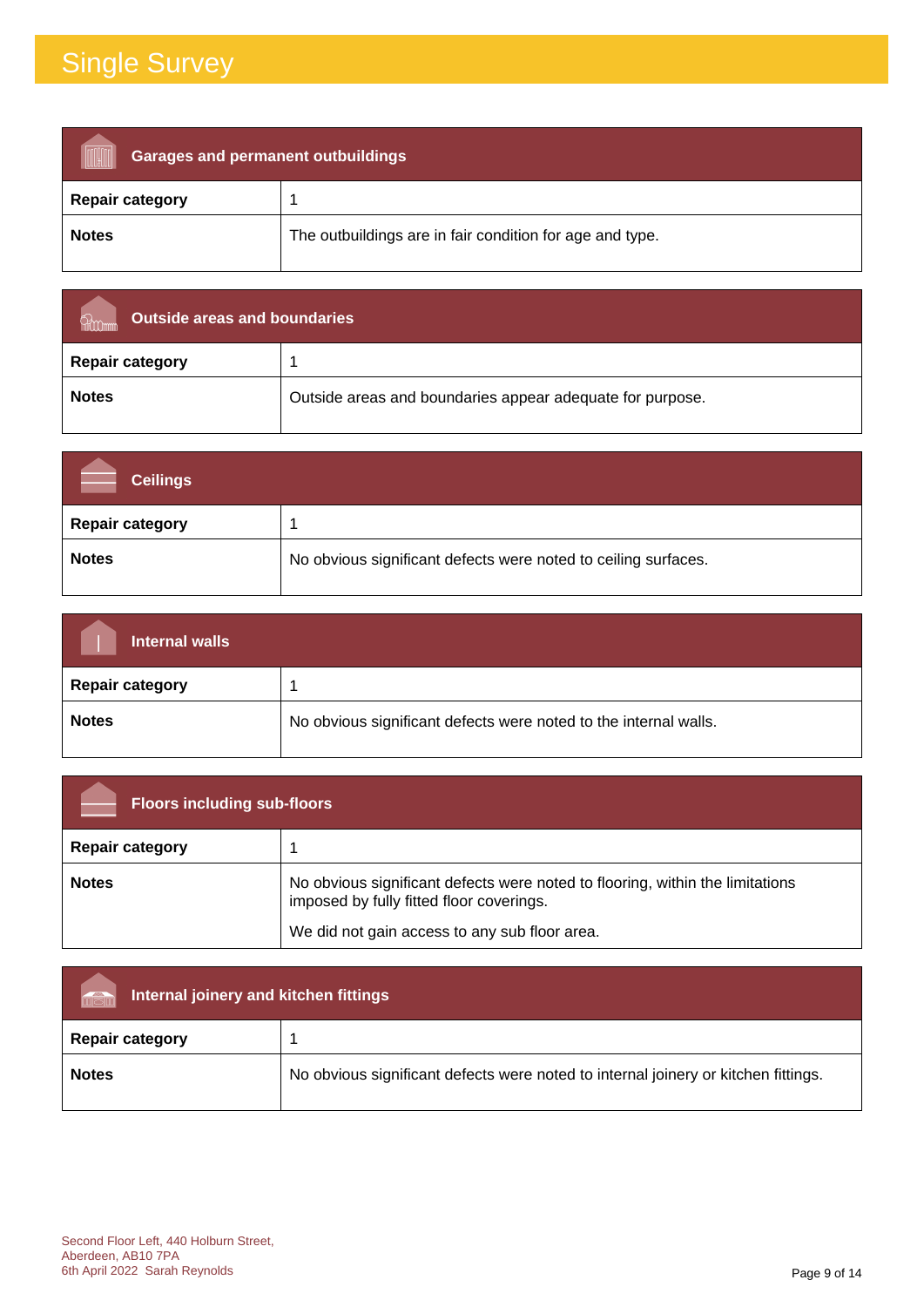| <b>Chimney breasts and fireplaces</b><br>$\overline{\blacksquare}$ |                                                                   |  |
|--------------------------------------------------------------------|-------------------------------------------------------------------|--|
| <b>Repair category</b>                                             |                                                                   |  |
| <b>Notes</b>                                                       | No obvious significant defects were noted to the chimney breasts. |  |

| <b>Internal decorations</b> |                                                                                                                                                                                                                                                                                              |
|-----------------------------|----------------------------------------------------------------------------------------------------------------------------------------------------------------------------------------------------------------------------------------------------------------------------------------------|
| <b>Repair category</b>      |                                                                                                                                                                                                                                                                                              |
| <b>Notes</b>                | No obvious significant defects were noted to the internal decoration. Textured<br>finishes are present to some ceilings.                                                                                                                                                                     |
|                             | Some older forms of "Artex" have been known to contain asbestos fibres. Even<br>so, a finish of this type is not normally considered a health hazard as any<br>asbestos fibres would be encapsulated by the material however, appropriate<br>cautions should be taken if removal is planned. |

| <b>Cellars</b><br>$\sim$ $\sim$ |                 |
|---------------------------------|-----------------|
| <b>Repair category</b>          |                 |
| <b>Notes</b>                    | Not applicable. |

| <b>Electricity</b>     |                                                                                                                                                                                                                                                                                                                                                           |
|------------------------|-----------------------------------------------------------------------------------------------------------------------------------------------------------------------------------------------------------------------------------------------------------------------------------------------------------------------------------------------------------|
| <b>Repair category</b> |                                                                                                                                                                                                                                                                                                                                                           |
| <b>Notes</b>           | It is likely that only the most recently rewired properties will have electrical<br>installations that fully comply with current regulations. The installation in this<br>property appears to have been tested in 2017 and test certificates should be<br>checked.<br>It is recommended good practice that all electrical installations should be checked |
|                        | periodically, approximately every ten years or when a property changes hands.<br>This should be regarded as a routine safety and maintenance check.                                                                                                                                                                                                       |

| Gas                    |                                                                                                                                                       |
|------------------------|-------------------------------------------------------------------------------------------------------------------------------------------------------|
| <b>Repair category</b> |                                                                                                                                                       |
| <b>Notes</b>           | No obvious significant defects noted. All gas appliances should be tested and<br>thereafter regularly maintained by a Gas Safe registered contractor. |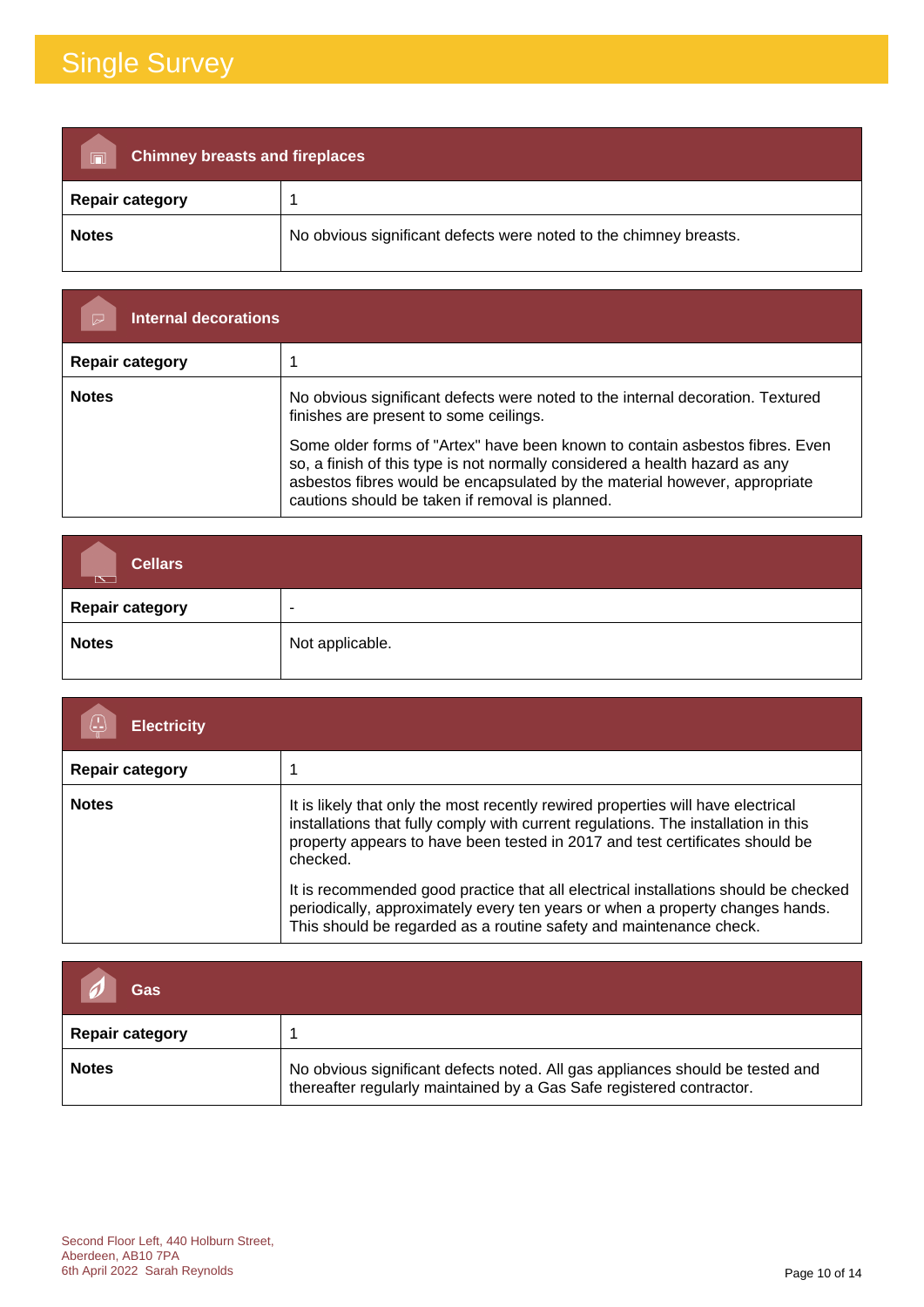| Water, plumbing and bathroom fittings<br>F. |                                                                                   |  |
|---------------------------------------------|-----------------------------------------------------------------------------------|--|
| <b>Repair category</b>                      |                                                                                   |  |
| <b>Notes</b>                                | No obvious significant defects noted to accessible plumbing or sanitary fittings. |  |

| (IIIIIII)<br><b>Heating and hot water</b> |                                                                                                                                                                                                                                                                                                                                                                     |
|-------------------------------------------|---------------------------------------------------------------------------------------------------------------------------------------------------------------------------------------------------------------------------------------------------------------------------------------------------------------------------------------------------------------------|
| <b>Repair category</b>                    |                                                                                                                                                                                                                                                                                                                                                                     |
| <b>Notes</b>                              | The heating system was not tested.<br>It is recommended good practice that heating systems are serviced on an annual<br>basis by an appropriately qualified person. The system's service history should<br>be checked by referring to the service records. If there is no record of a recent<br>service, it should be checked by an appropriately qualified person. |

| <b>Drainage</b>        |                                                                                                                |
|------------------------|----------------------------------------------------------------------------------------------------------------|
| <b>Repair category</b> |                                                                                                                |
| <b>Notes</b>           | No obvious significant defects were noted to the drainage system, within the<br>limitations of the inspection. |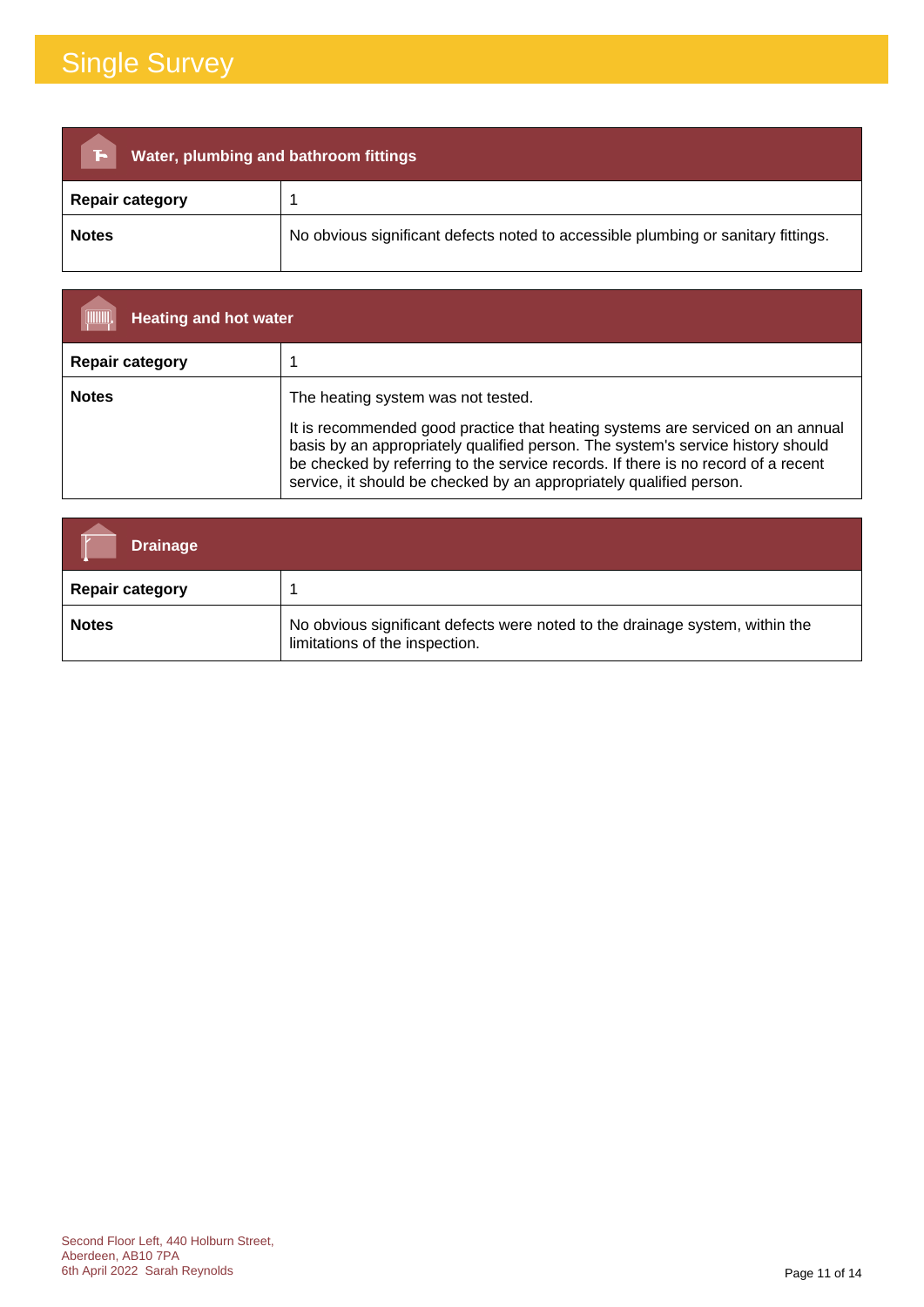Set out below is a summary of the condition of the property which is provided for reference only. You should refer to the previous comments for detailed information.

| <b>Structural movement</b>            | 1              |
|---------------------------------------|----------------|
| Dampness, rot and infestation         | 1              |
| Chimney stacks                        | 1              |
| Roofing including roof space          | $\overline{2}$ |
| Rainwater fittings                    | 2              |
| Main walls                            | 1              |
| Windows, external doors and joinery   | 2              |
| <b>External decorations</b>           | 1              |
| Conservatories/porches                |                |
| Communal areas                        | 1              |
| Garages and permanent outbuildings    | 1              |
| Outside areas and boundaries          | 1              |
| Ceilings                              | 1              |
| Internal walls                        | 1              |
| Floors including sub-floors           | 1              |
| Internal joinery and kitchen fittings | 1              |
| Chimney breasts and fireplaces        | 1              |
| Internal decorations                  | 1              |
| Cellars                               |                |
| Electricity                           | 1              |
| Gas                                   | 1              |
| Water, plumbing and bathroom fittings | 1              |
| Heating and hot water                 | 1              |
| Drainage                              | 1              |

#### **Category 3**

Urgent repairs or replacement are needed now. Failure to deal with them may cause problems to other parts of the property or cause a safety hazard. Estimates for repairs or replacement are needed now.

#### **Category 2**

Repairs or replacement requiring future attention, but estimates are still advised.

### **Category 1**

No immediate action or repair is needed.

#### **Remember**

The cost of repairs may influence the amount someone is prepared to pay for the property. We recommend that relevant estimates and reports are obtained in your own name.

#### **Warning**

If left unattended, even for a relatively short period, Category 2 repairs can rapidly develop into more serious Category 3 repairs. The existence of Category 2 or Category 3 repairs may have an adverse effect on marketability, value and the sale price ultimately achieved for the property. This is particularly true during slow market conditions where the effect can be considerable.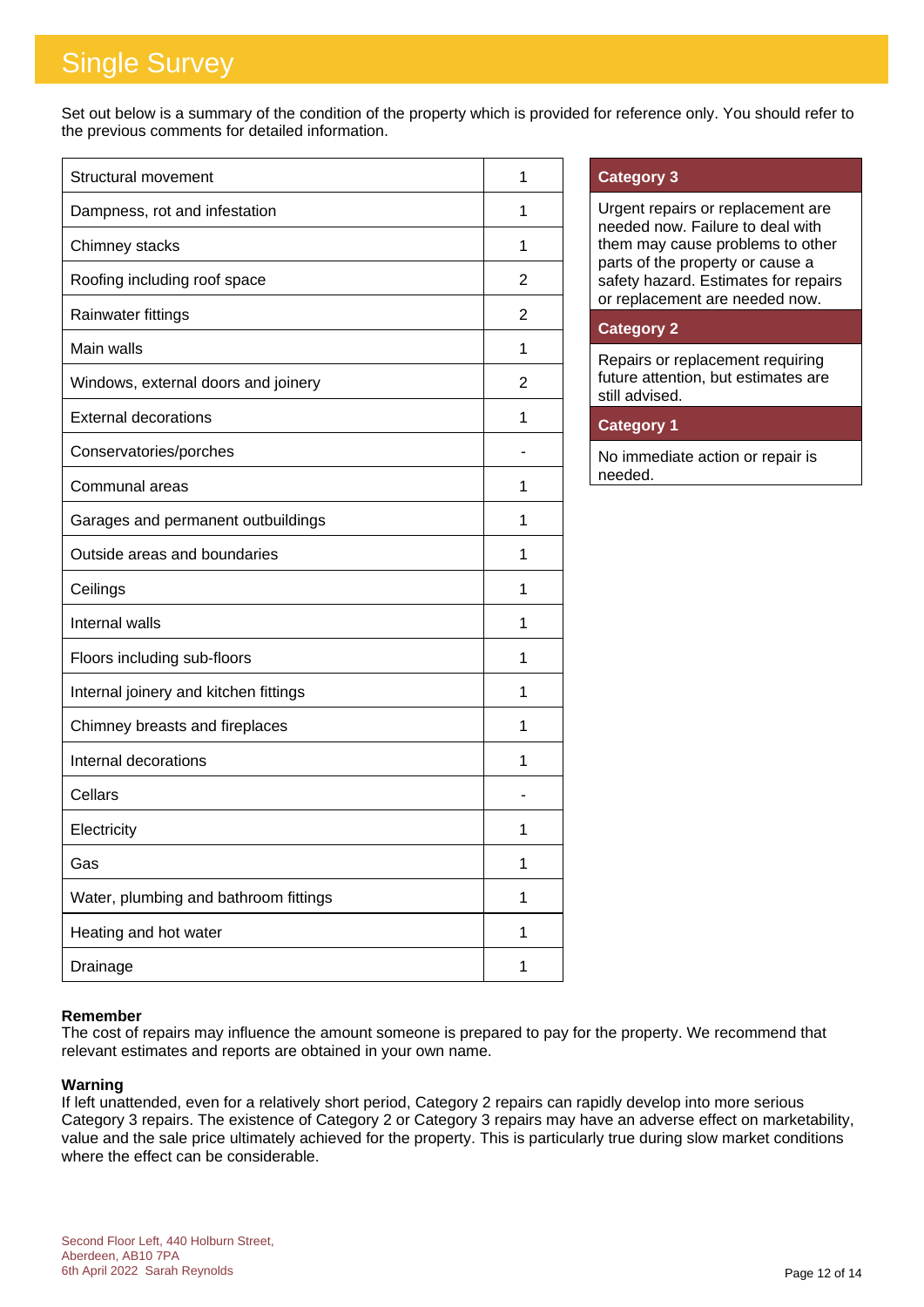### **3. Accessibility information**

#### **Guidance notes on accessibility information**

*Three steps or fewer to a main entrance door of the property:*

In flatted developments the 'main entrance' would be the flat's own entrance door, not the external door to the communal stair. The 'three steps or fewer' are counted from external ground level to the flat's entrance door. Where a lift is present, the count is based on the number of steps climbed when using the lift.

#### *Unrestricted parking within 25 metres:*

For this purpose, 'Unrestricted parking' includes parking available by means of a parking permit. Restricted parking includes parking that is subject to parking restrictions, as indicated by the presence of solid yellow, red or white lines at the edge of the road or by a parking control sign, parking meters or other coin-operated machines.

| 1. Which floor(s) is the living accommodation on?                                      | Second floor             |
|----------------------------------------------------------------------------------------|--------------------------|
| 2. Are there three steps or fewer to a main entrance door of the property?             | $No$ $X$<br>Yes          |
| 3. Is there a lift to the main entrance door of the property?                          | $N_0$ $X$<br>Yes         |
| 4. Are all door openings greater than 750mm?                                           | No X<br>Yes              |
| 5. Is there a toilet on the same level as the living room and kitchen?                 | Yes $\mathsf{X}$<br>No l |
| 6. Is there a toilet on the same level as a bedroom?                                   | Yes X<br>No.             |
| 7. Are all rooms on the same level with no internal steps or stairs?                   | Yes $\mathsf{X}$<br>No   |
| 8. Is there unrestricted parking within 25 metres of an entrance door to the building? | Yes $\mathsf{X}$<br>No.  |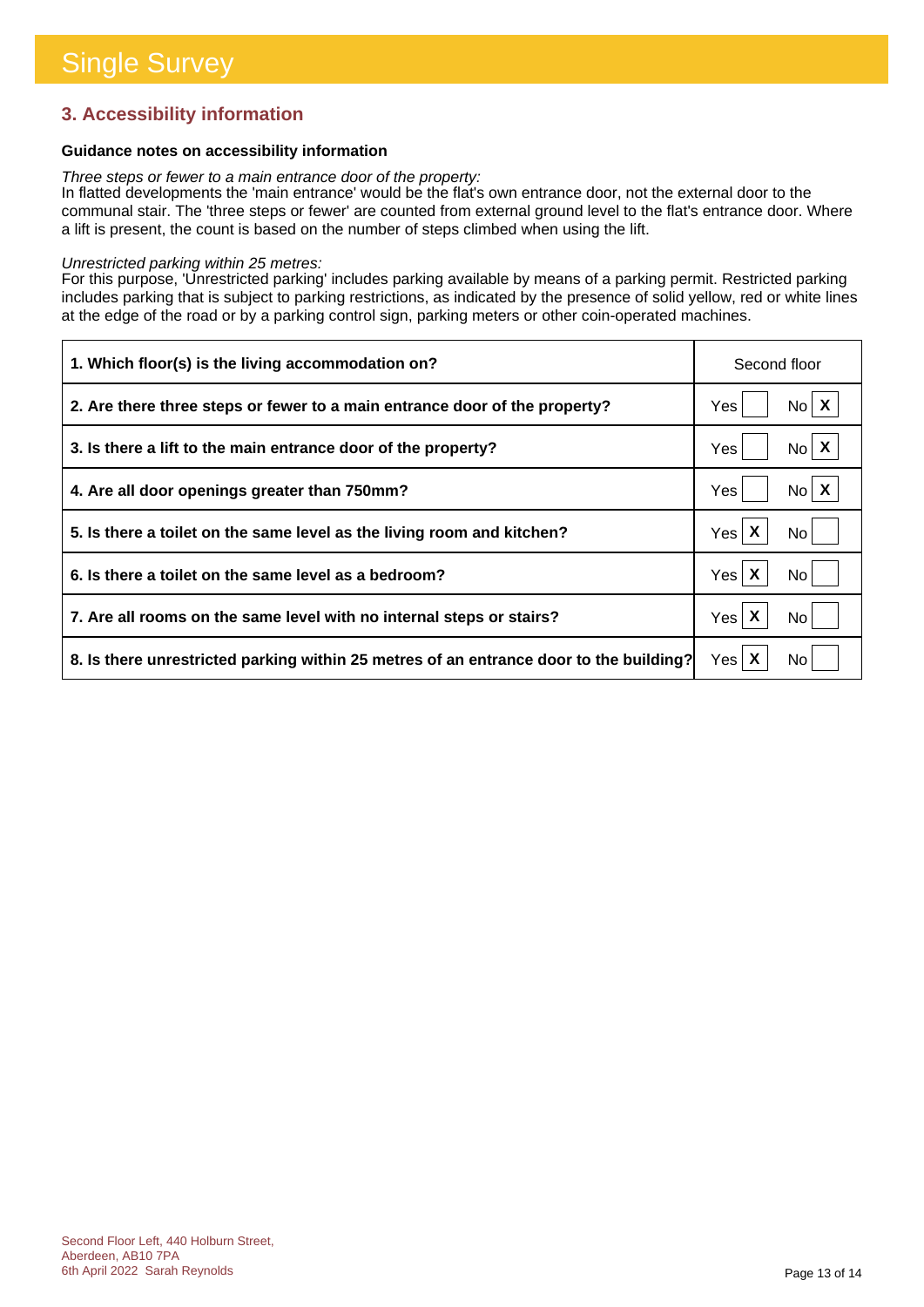### **4. Valuation and conveyancer issues**

This section highlights information that should be checked with a solicitor or licensed conveyancer. It also gives an opinion of market value and an estimated reinstatement cost for insurance purposes.

#### **Matters for a solicitor or licensed conveyancer**

The tenure is understood to be Outright Ownership.

In line with our normal practice, it is specifically assumed that the property and its value are unaffected by any matters which would or should be revealed to a competent Completing Solicitor by a local search and replies to the usual enquiries, or by any statutory notice and planning proposal.

We assume there is a mutual repairing and maintenance liability with the other owners in the block for all structural and roof repairs.

**Estimated reinstatement cost for insurance purposes**

£165,000 (One hundred and sixty five thousand pounds).

#### **Valuation and market comments**

We are of the opinion that the current open market value of the property, in the condition found at the time of our inspection, and assuming full vacant possession on 06 Apr 2022 can be fairly stated in the sum of:

£115,000 (One hundred and fifteen thousand pounds sterling).

| , Signed | Security Print Code $[548150 = 6051]$ O |
|----------|-----------------------------------------|
|          | Electronically signed                   |

| <b>Report author</b> | Kenneth J Silver |
|----------------------|------------------|
|                      |                  |

| <b>Company name</b> | Harvey Donaldson And Gibson |
|---------------------|-----------------------------|
|                     |                             |

| Address | 23 Rubislaw Den North, Aberdeen, AB15 4AL |
|---------|-------------------------------------------|
|         |                                           |

| Date of report | 8th April 2022 |
|----------------|----------------|
|                |                |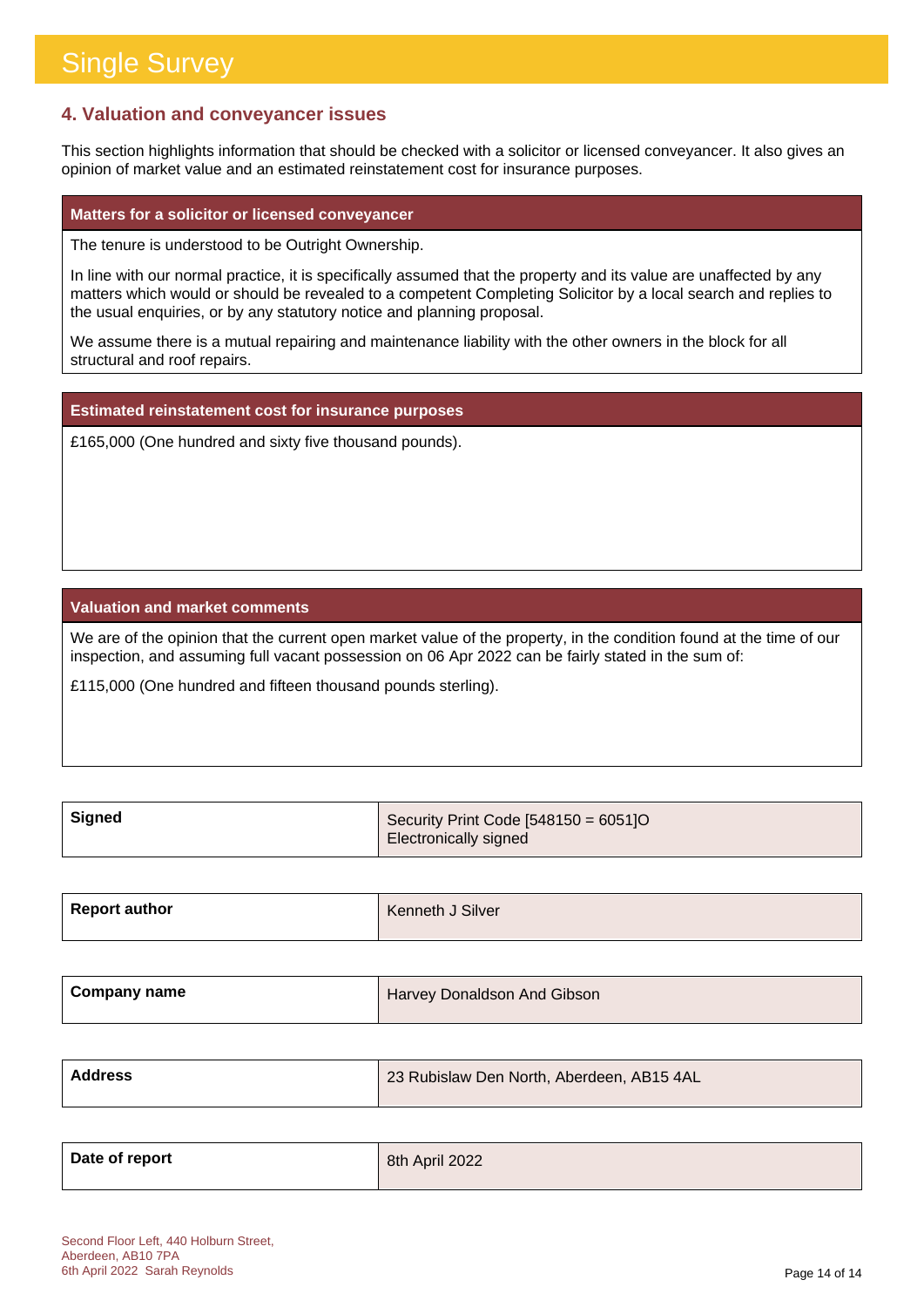

| <b>Property Address</b>                                                                                                 |                                          |                                                       |                                                                       |                                                         |                                                                                             |          |
|-------------------------------------------------------------------------------------------------------------------------|------------------------------------------|-------------------------------------------------------|-----------------------------------------------------------------------|---------------------------------------------------------|---------------------------------------------------------------------------------------------|----------|
| Address<br>Seller's Name<br>Date of Inspection                                                                          | Ms L Axford<br>6th April 2022            |                                                       | Second Floor Left, 440 Holburn Street, Aberdeen, AB10 7PA             |                                                         |                                                                                             |          |
| <b>Property Details</b>                                                                                                 |                                          |                                                       |                                                                       |                                                         |                                                                                             |          |
| <b>Property Type</b>                                                                                                    | House<br>Purpose built flat              | <b>Bungalow</b><br>Converted flat                     | Purpose built maisonette<br> X <br>Tenement flat                      |                                                         | Converted maisonette<br>Flat over non-residential use<br>Other (specify in General Remarks) |          |
| <b>Property Style</b>                                                                                                   | Detached<br>Back to back                 | Semi detached<br>High rise block                      | Mid terrace<br> X <br>Low rise block                                  | End terrace                                             | Other (specify in General Remarks)                                                          |          |
| Does the surveyor believe that the property was built for the public sector,<br>e.g. local authority, military, police? |                                          |                                                       |                                                                       | Yes                                                     | $ X $ No                                                                                    |          |
| Flats/Maisonettes only                                                                                                  | Floor(s) on which located                | $\overline{2}$                                        | No. of floors in block<br>No. of units in block                       | Lift provided?<br>3<br>6                                | Yes                                                                                         | $ X $ No |
| Approximate Year of Construction 1900                                                                                   |                                          |                                                       |                                                                       |                                                         |                                                                                             |          |
| <b>Tenure</b>                                                                                                           |                                          |                                                       |                                                                       |                                                         |                                                                                             |          |
| X Absolute Ownership                                                                                                    | Leasehold                                | Ground rent £                                         | Unexpired years                                                       |                                                         |                                                                                             |          |
| <b>Accommodation</b>                                                                                                    |                                          |                                                       |                                                                       |                                                         |                                                                                             |          |
| Number of Rooms                                                                                                         | Living room(s)<br>1<br>1<br>Bathroom(s)  | $\mathbf{2}$<br>Bedroom(s)<br>$\overline{0}$<br>WC(s) | $\mathbf{1}$<br>Kitchen(s)<br>0<br>Other (Specify in General remarks) |                                                         |                                                                                             |          |
| Gross Floor Area (excluding garages and outbuildings)                                                                   |                                          |                                                       | 47<br>$m2$ (Internal)                                                 | $m2$ (External)<br>59                                   |                                                                                             |          |
| Residential Element (greater than 40%) $\overline{X}$ Yes                                                               |                                          | No                                                    |                                                                       |                                                         |                                                                                             |          |
| <b>Garage / Parking / Outbuildings</b>                                                                                  |                                          |                                                       |                                                                       |                                                         |                                                                                             |          |
| Single garage<br>Available on site?                                                                                     | $\Box$ Double garage<br>Yes<br><b>No</b> | Parking space                                         |                                                                       | $\overline{X}$ No garage / garage space / parking space |                                                                                             |          |
| Permanent outbuildings:                                                                                                 |                                          |                                                       |                                                                       |                                                         |                                                                                             |          |
|                                                                                                                         |                                          |                                                       |                                                                       |                                                         |                                                                                             |          |
|                                                                                                                         |                                          |                                                       |                                                                       |                                                         |                                                                                             |          |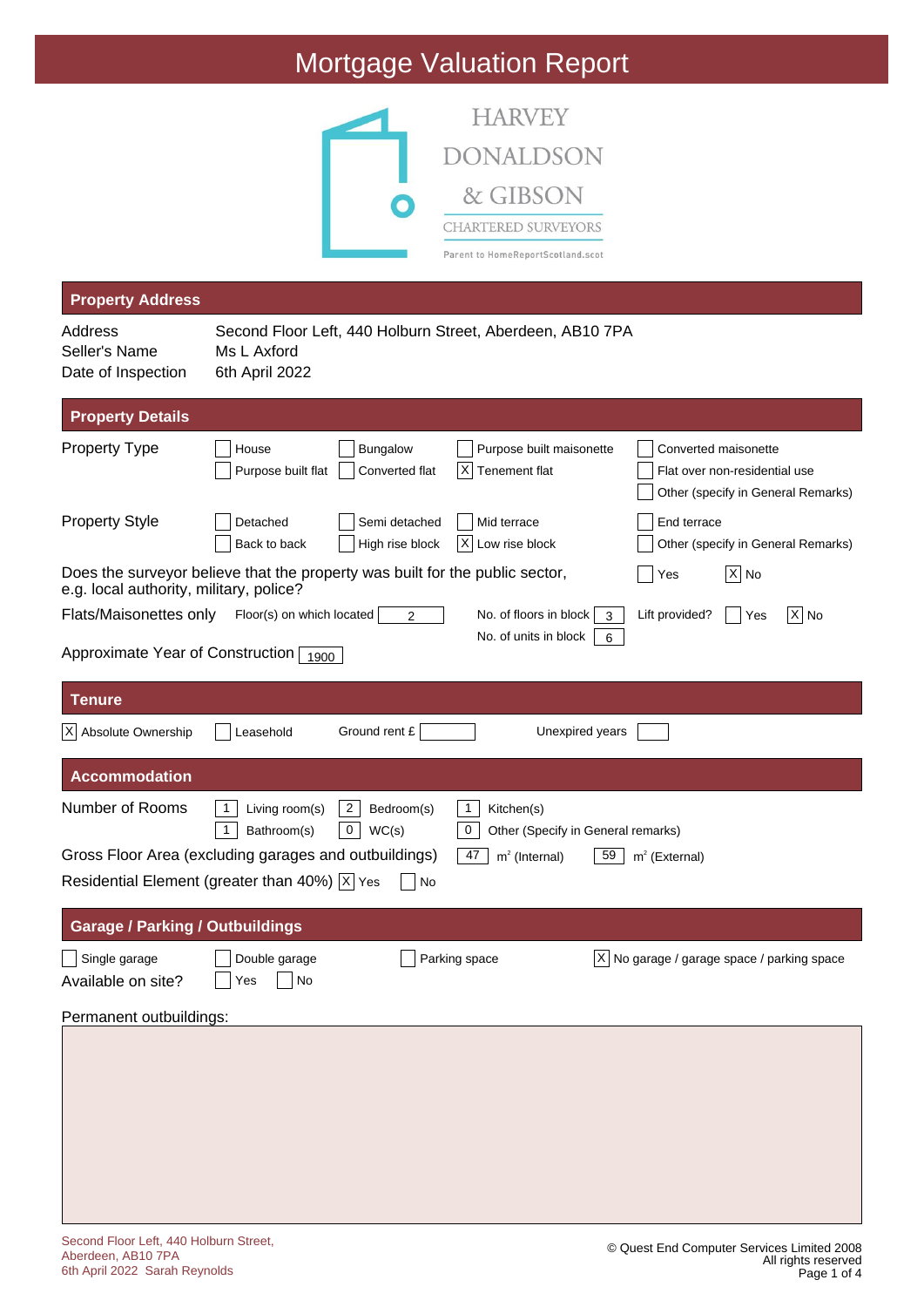| <b>Construction</b>                                                                                                                                   |                                         |                                |                                          |                                            |                      |                                    |                                    |
|-------------------------------------------------------------------------------------------------------------------------------------------------------|-----------------------------------------|--------------------------------|------------------------------------------|--------------------------------------------|----------------------|------------------------------------|------------------------------------|
| Walls                                                                                                                                                 | <b>Brick</b>                            | X <br>Stone                    | Concrete                                 | Timber frame                               |                      | Other (specify in General Remarks) |                                    |
| Roof                                                                                                                                                  | Tile                                    | $ \mathsf{X} $<br>Slate        | Asphalt                                  | Felt                                       |                      | Other (specify in General Remarks) |                                    |
| <b>Special Risks</b>                                                                                                                                  |                                         |                                |                                          |                                            |                      |                                    |                                    |
| Has the property suffered structural movement?                                                                                                        |                                         |                                |                                          |                                            |                      | X <br>Yes                          | No                                 |
| If Yes, is this recent or progressive?                                                                                                                |                                         |                                |                                          |                                            |                      | Yes                                | $ X $ No                           |
| Is there evidence, history, or reason to anticipate subsidence, heave, landslip or flood in the<br>immediate vicinity?                                |                                         |                                |                                          |                                            |                      | Yes                                | $X $ No                            |
| If Yes to any of the above, provide details in General Remarks.                                                                                       |                                         |                                |                                          |                                            |                      |                                    |                                    |
| <b>Service Connection</b>                                                                                                                             |                                         |                                |                                          |                                            |                      |                                    |                                    |
| Based on visual inspection only. If any services appear to be non-mains, please comment on the type and location<br>of the supply in General Remarks. |                                         |                                |                                          |                                            |                      |                                    |                                    |
| Drainage                                                                                                                                              | $ X $ Mains                             | Private                        | None                                     | Water                                      | X   Mains            | Private                            | None                               |
| Electricity                                                                                                                                           | $ X $ Mains                             | Private                        | None                                     | Gas                                        | $ \mathsf{X} $ Mains | Private                            | None                               |
| <b>Central Heating</b>                                                                                                                                | $ X $ Yes                               | Partial                        | None                                     |                                            |                      |                                    |                                    |
| Brief description of Central Heating:                                                                                                                 |                                         |                                |                                          |                                            |                      |                                    |                                    |
| Heating fuel: Gas<br>Heating type: Radiators                                                                                                          |                                         |                                |                                          |                                            |                      |                                    |                                    |
| <b>Site</b>                                                                                                                                           |                                         |                                |                                          |                                            |                      |                                    |                                    |
| Apparent legal issues to be verified by the conveyancer. Please provide a brief description in General Remarks.                                       |                                         |                                |                                          |                                            |                      |                                    |                                    |
| Rights of way                                                                                                                                         | $ \overline{X} $ Shared drives / access |                                |                                          | Garage or other amenities on separate site |                      | Shared service connections         |                                    |
| Ill-defined boundaries                                                                                                                                |                                         |                                | Agricultural land included with property |                                            |                      |                                    | Other (specify in General Remarks) |
| <b>Location</b>                                                                                                                                       |                                         |                                |                                          |                                            |                      |                                    |                                    |
| Residential suburb                                                                                                                                    | ΧI                                      | Residential within town / city |                                          | Mixed residential / commercial             |                      | Mainly commercial                  |                                    |
| Commuter village                                                                                                                                      |                                         | Remote village                 |                                          | Isolated rural property                    |                      |                                    | Other (specify in General Remarks) |
| <b>Planning Issues</b>                                                                                                                                |                                         |                                |                                          |                                            |                      |                                    |                                    |
| Has the property been extended / converted / altered?                                                                                                 |                                         |                                |                                          | $\overline{X}$ No<br>Yes                   |                      |                                    |                                    |
| If Yes provide details in General Remarks.                                                                                                            |                                         |                                |                                          |                                            |                      |                                    |                                    |
| <b>Roads</b>                                                                                                                                          |                                         |                                |                                          |                                            |                      |                                    |                                    |
| $X$ Made up road                                                                                                                                      | Unmade road                             |                                | Partly completed new road                | Pedestrian access only                     |                      | Adopted                            | Unadopted                          |
|                                                                                                                                                       |                                         |                                |                                          |                                            |                      |                                    |                                    |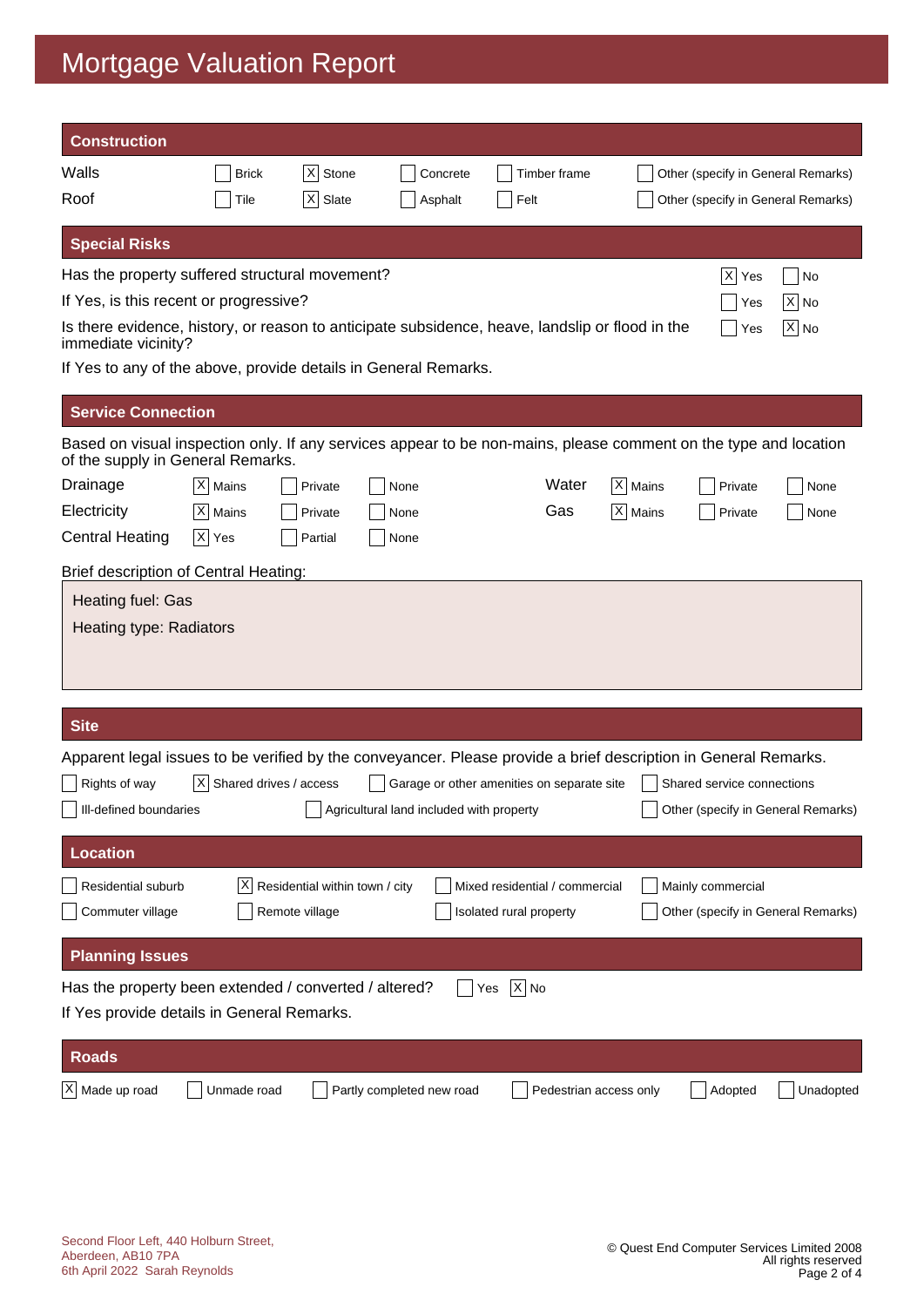#### **General Remarks**

The property is situated in an established residential area amongst properties of similar age and type of construction, within close proximity to all local amenities.

The general condition of the property appears consistent with its age and type of construction but some works of repair and maintenance are required.

We assume there is a mutual repairing and maintenance liability with the other owners in the block for all structural and roof repairs.

#### **Essential Repairs**

| None.                                 |                                                   |                   |          |
|---------------------------------------|---------------------------------------------------|-------------------|----------|
|                                       |                                                   |                   |          |
|                                       |                                                   |                   |          |
|                                       |                                                   |                   |          |
|                                       |                                                   |                   |          |
|                                       |                                                   |                   |          |
|                                       |                                                   |                   |          |
|                                       |                                                   |                   |          |
| Estimated cost of essential repairs £ | Retention recommended? [<br>Yes<br>$\blacksquare$ | $\overline{X}$ No | Amount £ |